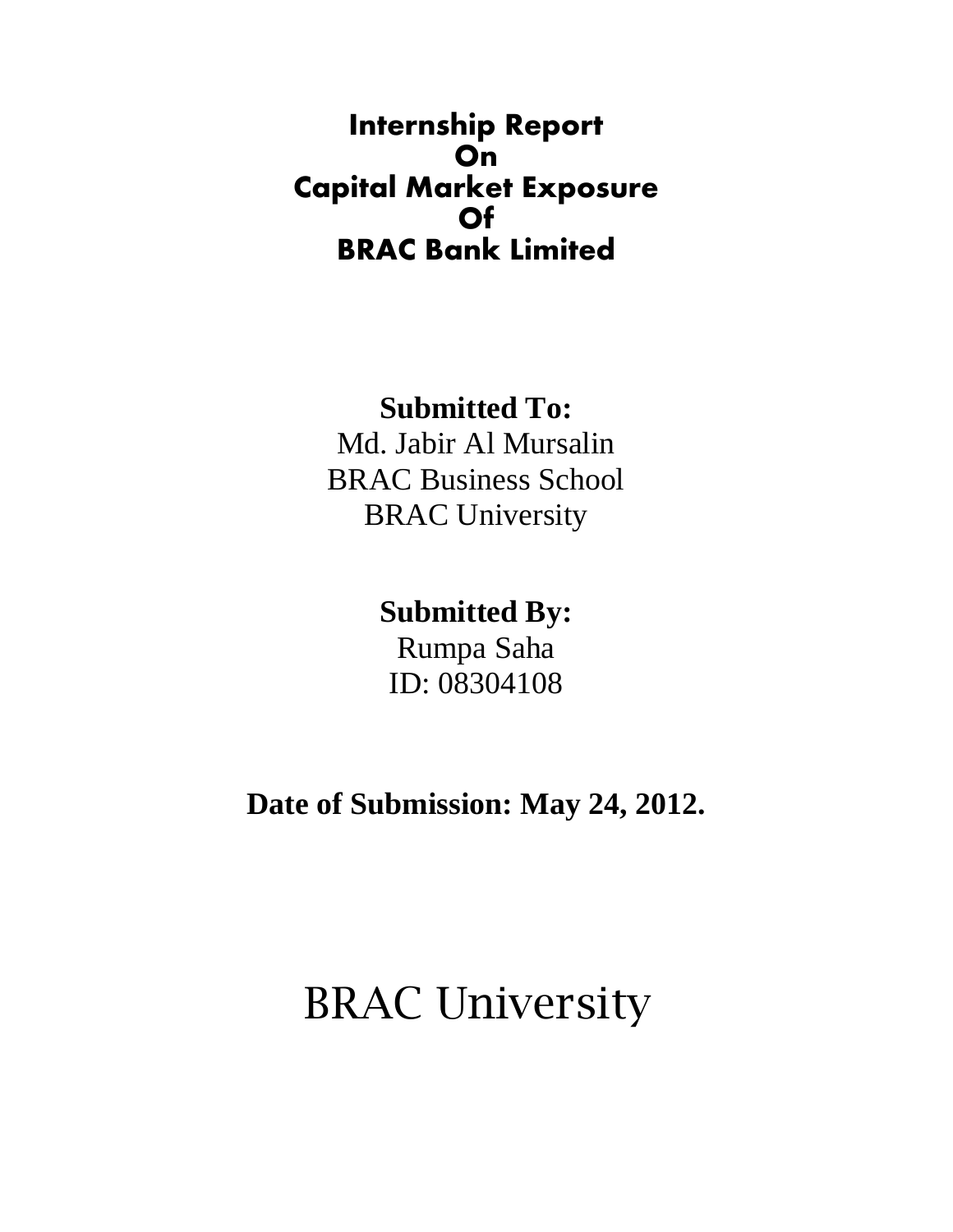

# INTERNSHIP REPORT On Capital Market Exposure Of BRAC Bank Limited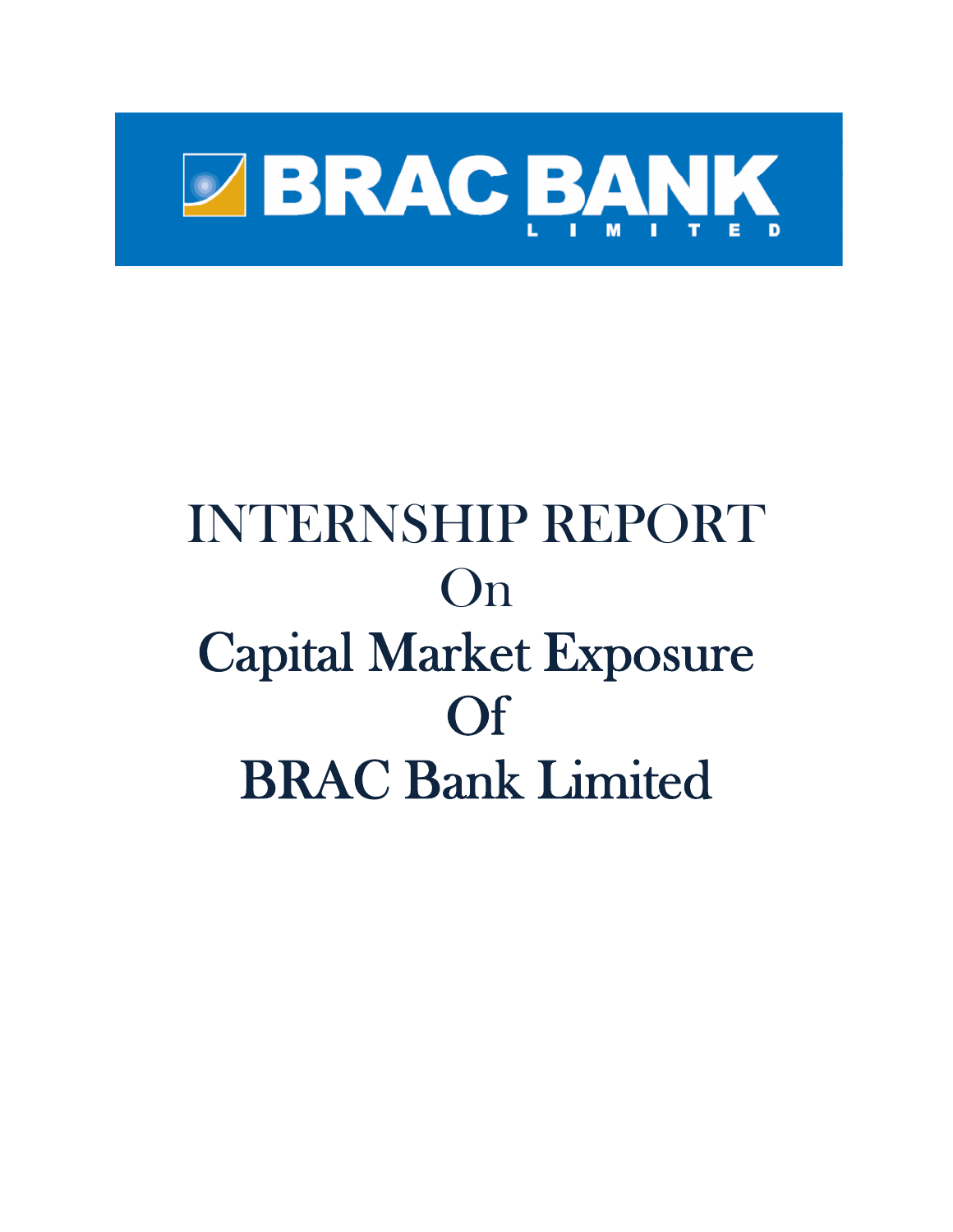April 24, 2012

Md. Jabir Al Mursalin Course Instructor BRAC Business School

Dear Sir,

With the passage of time, I've completed my Internship Program (BUS 400) under your guidance. As a part of my internship program requirement and learning, I've finalized the project on " Capital Market Exposure of BRAC Bank". I believe that knowledge and experience I gathered during the internship period will be helpful in my future professional life. I will be grateful to you if you accept the report. I will be available for defense on this report any time. Your support in this regard will be highly appreciated.

Thanking You, With best regards,

Rumpa Saha 08304108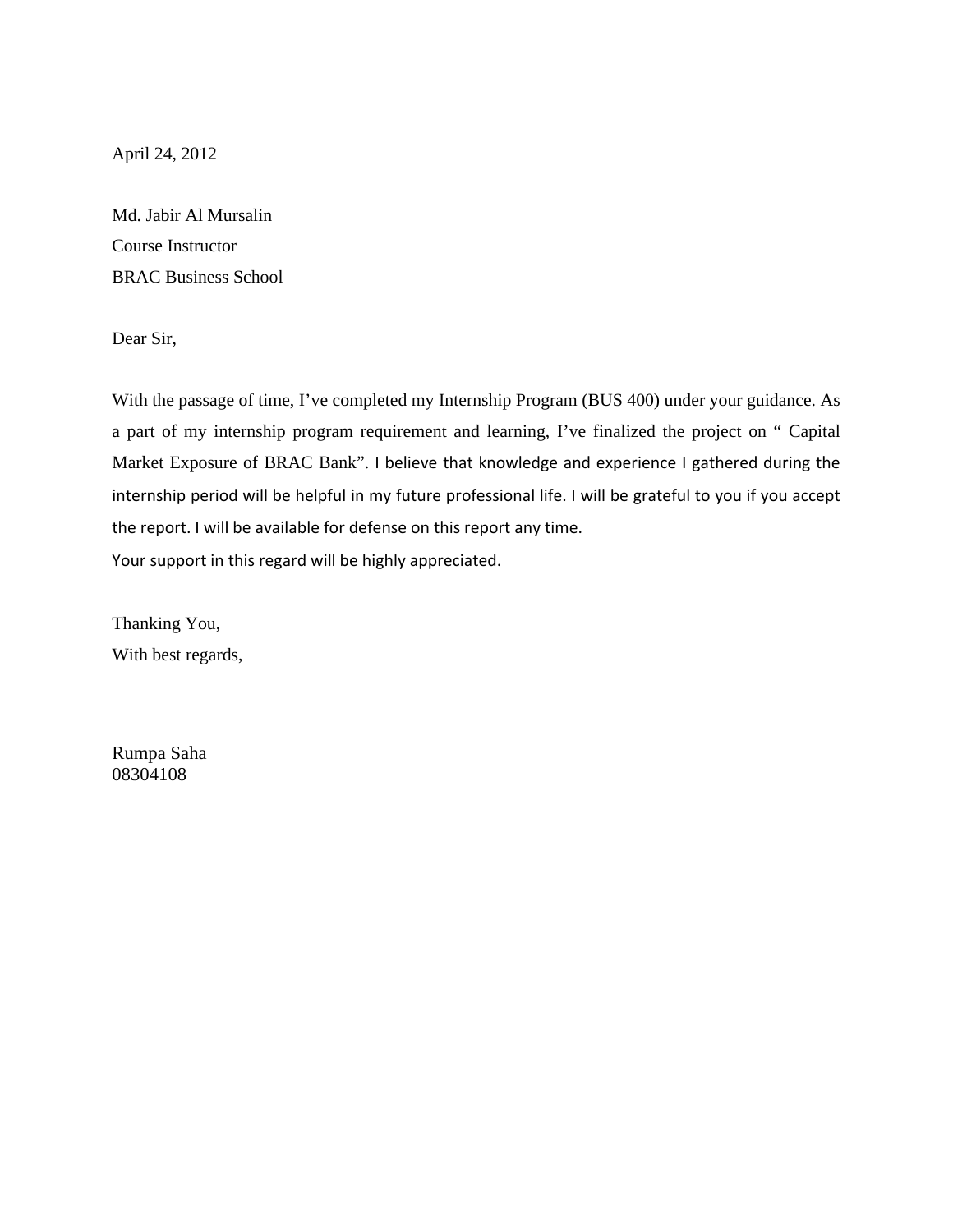## **ACKNOWLEDGEMENT**

I wish to express my sincere gratitude to my internship supervisor Md. Jabir Al Mursalin for his continuous support and guidance while preparing this report. I am highly acknowledged for his insightful guidance and continuous cooperation.

I am really thankful to Mohammad Kamal Uddin (Senior Manager, Finance Division of BRAC Bank LTD.) for giving me the valuable opportunity to do my internship in his department and supporting me with knowledge and resources. I am also grateful to the entire Reporting Team of BRAC Bank Ltd. as they have always been there for me when I needed them the most. Their active participation to all my questions, queries during my internship has made this journey a true success. I would like to name here Tanjib Rubaiyat (Associate Manager, Financial Control,Finance Division), Muhammad Al-Mamun (officer , Financial Control,Finance Division) for providing me with necessary information to facilitate my overall understanding of this project. It was my privilege and I am truly honored working with such a wonderful team.

I am heartily apologizing of any omitted name whose contribution was also complimentary for any possible aspect.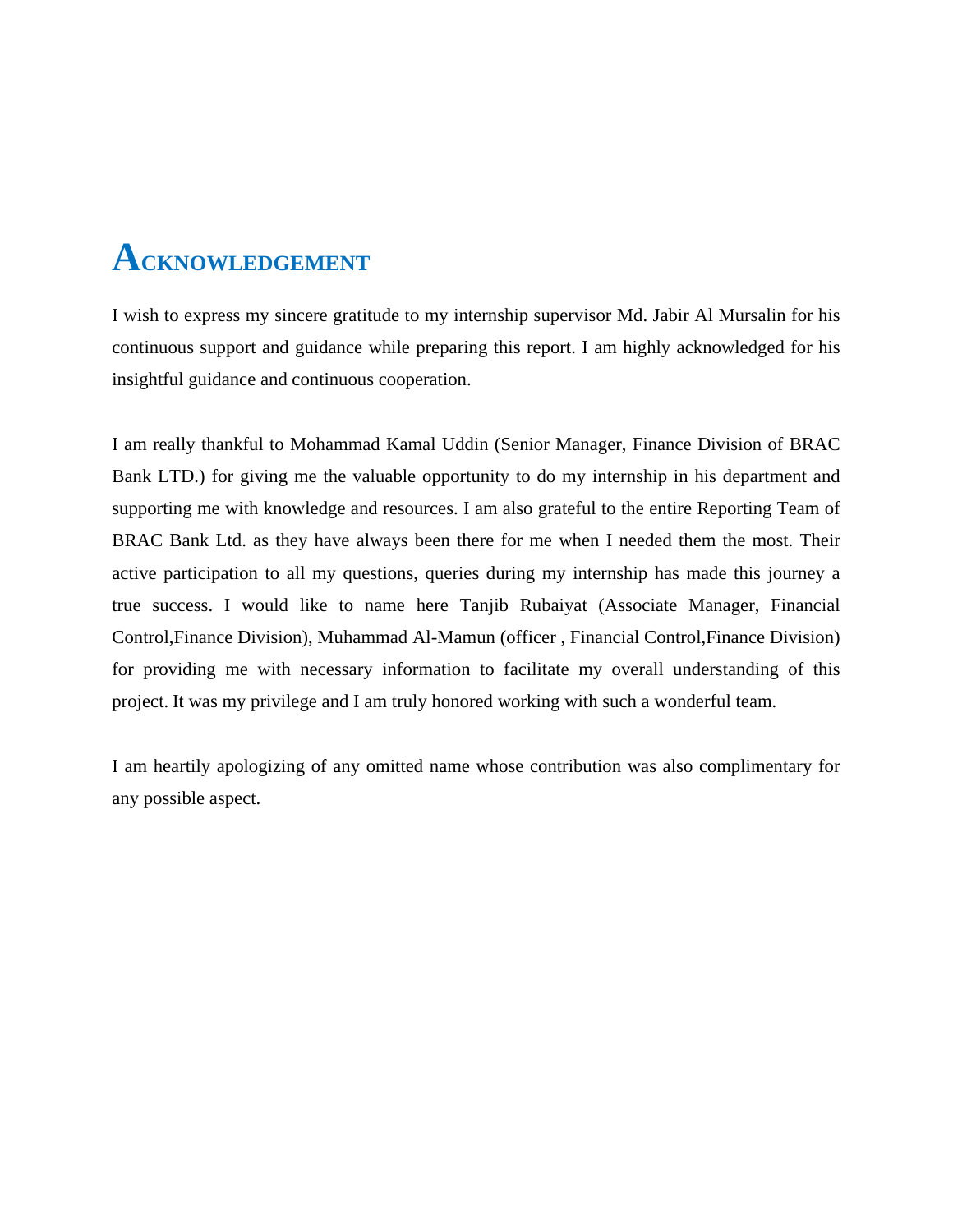### **Executive Summary**

This is the internship report based on the three month long internship program that I had successfully completed in BRAC Bank Limited under Regulatory Reporting Department from 16.01.2011 to 16.04.2011 as a requirement of my BBA program on Department of Business Studies, BRAC University. As being completely new to practical, corporate world setting, every hour spent in the office gave me some amount of experience all the time all of which cannot be explained in words. But nevertheless, they were all useful for my career.

BRAC Bank Limited is a full service scheduled commercial bank. It has both local and International Institutional shareholder. The bank is primarily driven with a view of creating opportunities and pursuing market niches not traditionally meet by conventional banks. BRAC Bank has been motivated to provide "best-in-the-class" services to its diverse assortment of customers spread across the country under an on-line banking dais.

At present, BRAC Bank is one of the fastest growing banks in the country. In order to support the planned growth of its distribution, network and its various business segments, BRAC Bank is currently looking for impressive goal oriented, enthusiastic, individuals for various business operations.

In my internship period I got chance to observe the report done by Regulatory Reporting team to Bangladesh Bank. After my short time observation I found interest on the Capital Market Exposure of BRAC Bank and chose it as my internship report topic.

This report includes the scenario on Capital Market Exposure of BRAC Bank for last 3 years, the rules and regulation BRAC Bank have to follow under the observation of BRAC Bank management and Bangladesh Bank.

Capital Market Investment has become a very lucrative sector for investment by banks around the world. In the same way BRAC Bank is also successively making policy to diversify their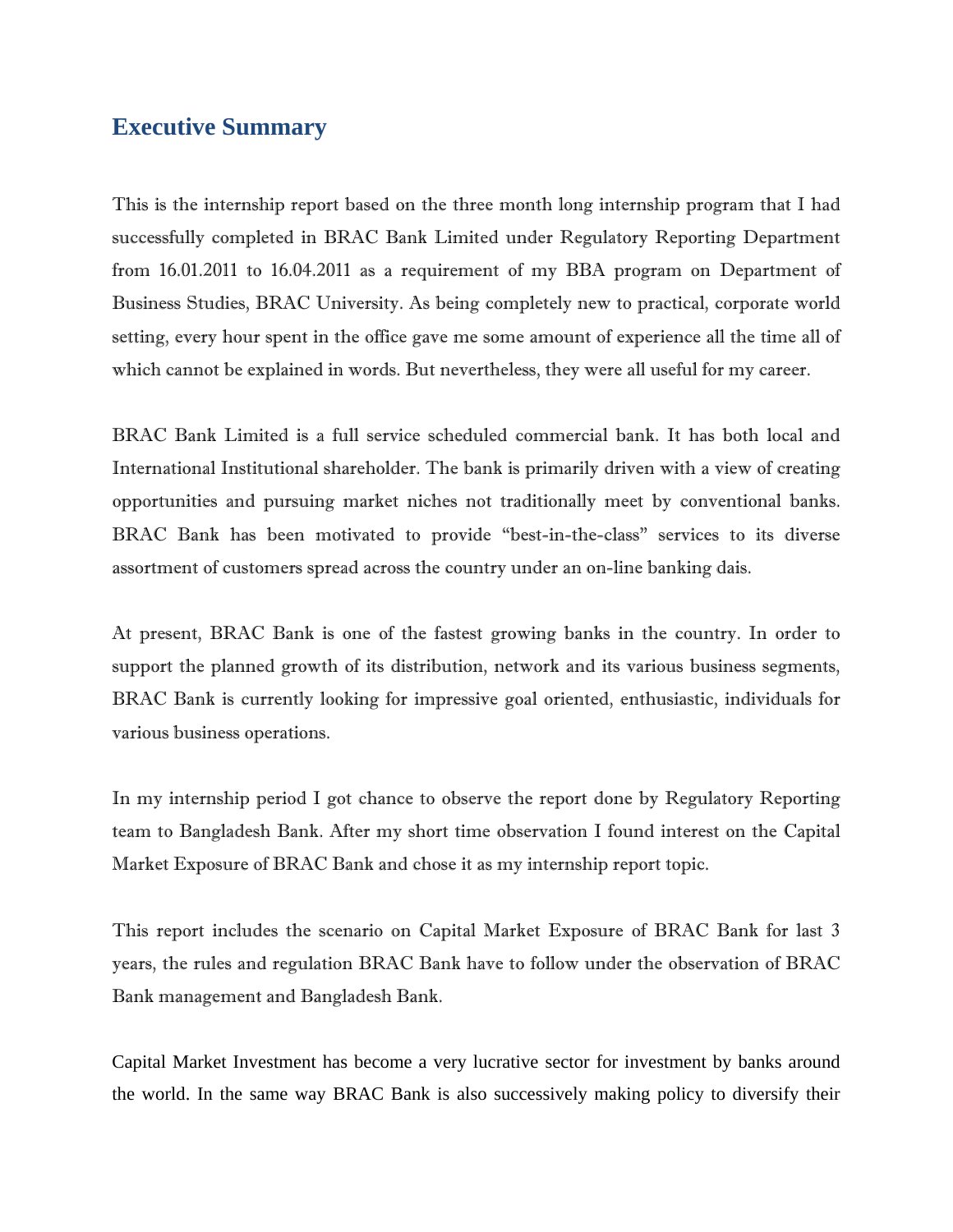investment avenues and opportunities and generate alternate sources of revenue. In this report I have described the image of BRAC Bank in capital market exposure. I have shown the procedure followed by the BRAC Bank for capital market investment and also did an analysis for 3 years. This report also consist the rules and regulation BRAC Bank have to follow under the observation of BRAC Bank management and Bangladesh Bank. Here also mentioned some data of BRAC Bank share in Dhaka Stock Exchange.

The purpose of making this report is to represent the scenario of BRAC Bank in Capital Market Exposure , the policy BRAC Bank is following in terms of Capital market investment and also to find out how well BRAC Bank is maintaining the rules and regulation imposed by central bank.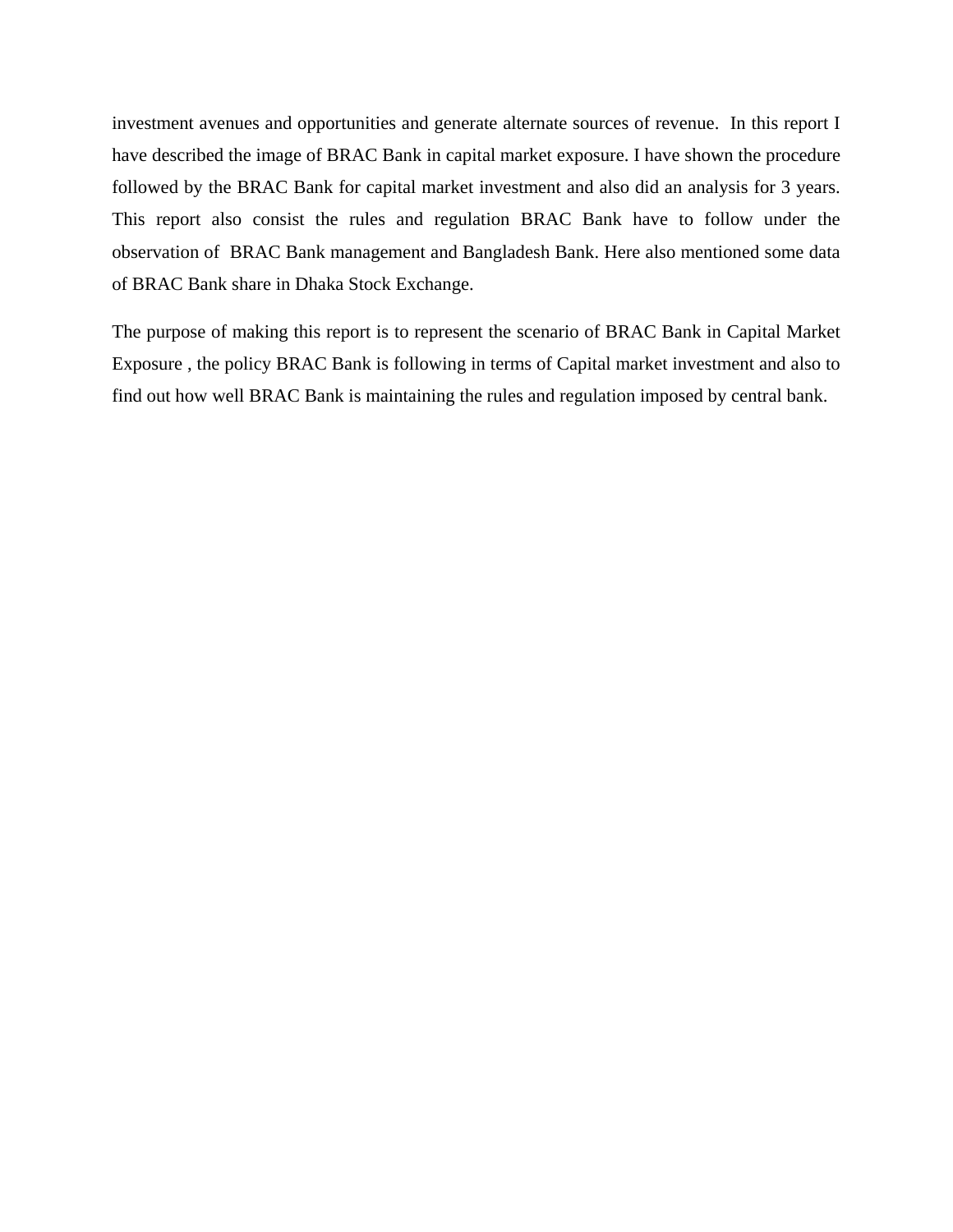|                  | <b>Table of Contents</b>                                                                          |                    |
|------------------|---------------------------------------------------------------------------------------------------|--------------------|
|                  | <b>Organization Part</b>                                                                          |                    |
| <b>Chapters</b>  |                                                                                                   | <b>Page Number</b> |
| Chapter 1        | <b>Introduction</b>                                                                               |                    |
| 1.1              | Origin of the report                                                                              | 1                  |
| 1.2              | Objective of Study                                                                                | $1 - 2$            |
| 1.3              | Methodology                                                                                       | $2 - 3$            |
| 1.4              | Limitation                                                                                        | 4                  |
| <b>Chapter 2</b> | <b>Company Overview</b>                                                                           |                    |
| 2.1              | <b>BRAC Bank Overview</b>                                                                         | 6                  |
| 2.2              | About BRAC Bank                                                                                   | 8                  |
| <b>Chapter 3</b> | <b>My Internship Experience</b>                                                                   |                    |
| 3.1              | Job Description                                                                                   | $14 - 17$          |
| 3.2              | My Specific Job                                                                                   | 18-19              |
| 3.3              | <b>Critical Observation</b>                                                                       | 19                 |
| <b>Chapter 4</b> | <b>Capital Market Exposure Of BRAC Bank Limited</b>                                               |                    |
| 4.1              | Capital Market Exposure of BRAC Bank                                                              | $21 - 22$          |
| 4.2              | Separate Trading Desk and Operation Unit                                                          | $23 - 24$          |
| 4.3              | Rules and Responsibilities of Trading Desk and Operation units                                    | $24 - 25$          |
| 4.4              | <b>Risk Factor</b>                                                                                | $25 - 26$          |
| 4.5              | Analysis of CMIC                                                                                  | $26 - 28$          |
| 4.6              | Step Followed in Investment Process are given below                                               | 28-29              |
| 4.7              | Accounting and Record keeping                                                                     | 29                 |
| 4.8              | In Amount of Capital market Exposure of BRAC Bank Ltd                                             | 30-32              |
| 4.9              | Review of Policy                                                                                  | 32                 |
| <b>Chapter 5</b> | <b>Shareholding &amp; Capital market Exposure limits</b><br><b>Bank Impose by Bangladesh Bank</b> |                    |
| 5.1              | Shareholding limits                                                                               | 34-35              |
| 5.2              | Capital Exposure Limit Market                                                                     | 35-37              |
| Chapter 6        | <b>SWOT analysis and Recommendation</b>                                                           |                    |
| 6.1              | <b>SWOT Analysis</b>                                                                              | 39-40              |
| 6.2              | Recommendation and conclusion                                                                     | 41                 |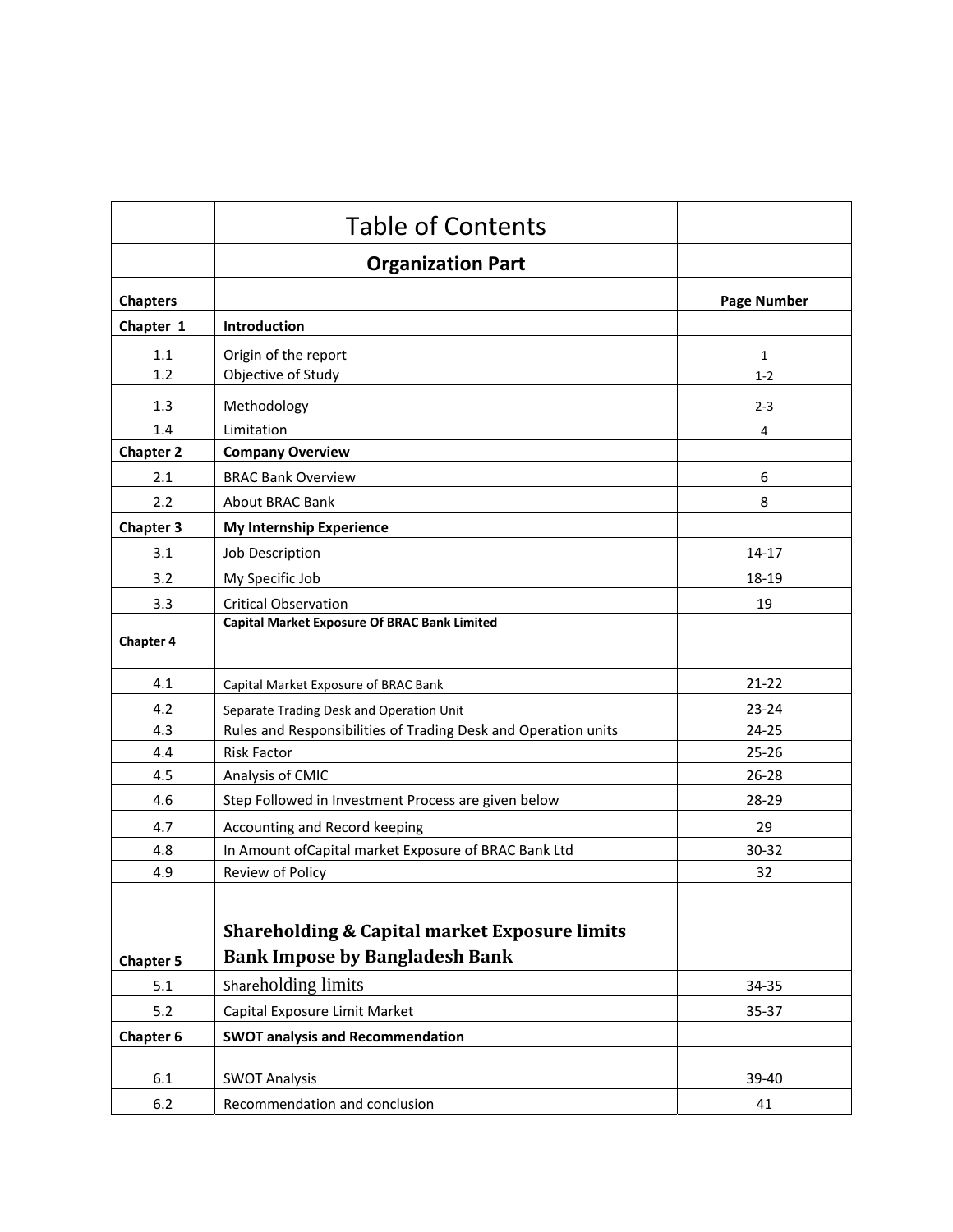## CHAPTER 1

## INTRODUCTION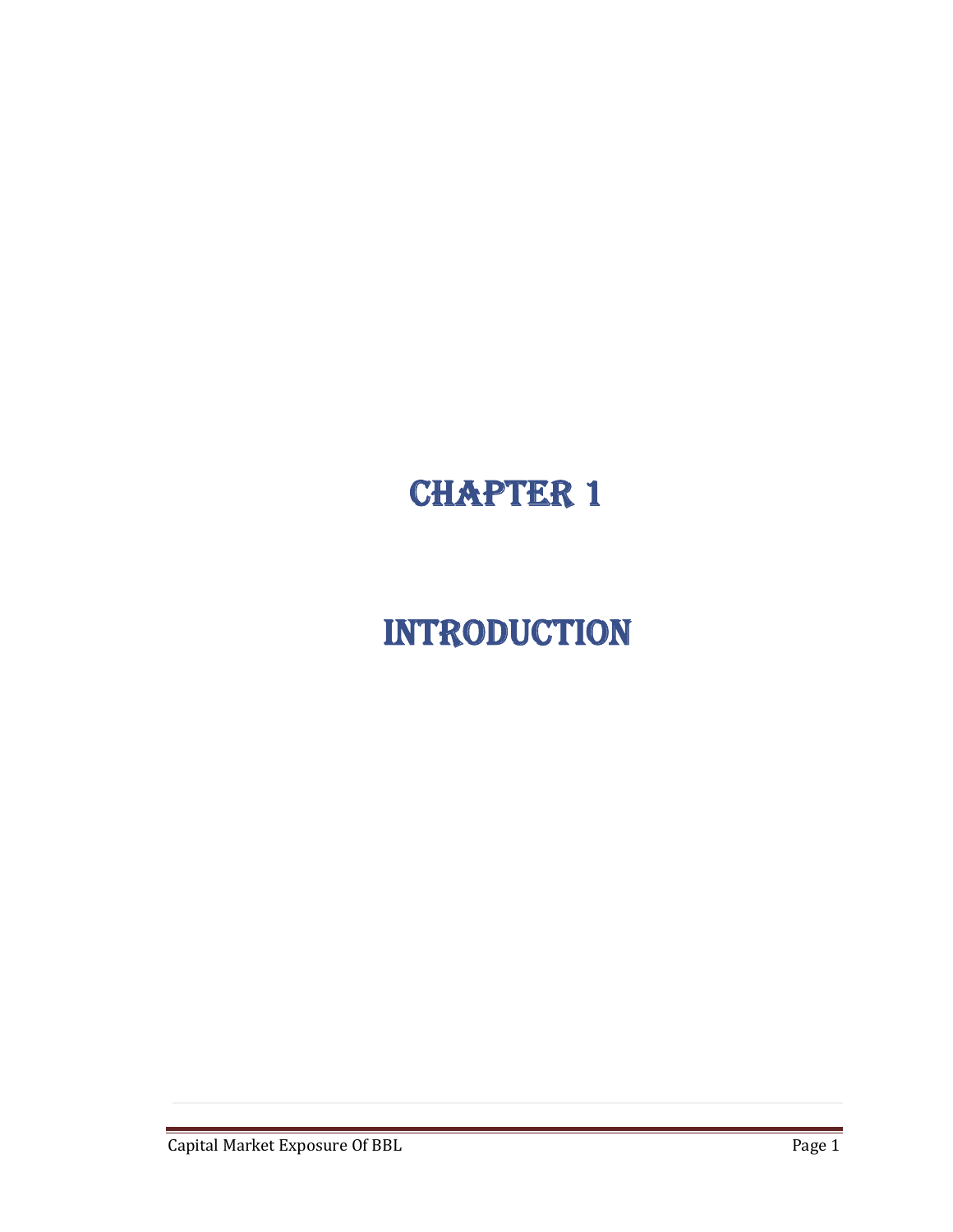### **1.1 Origin of the Report**

This report originated as a partial requirement of Internship under BBA program, BRAC University. The host organization is BRAC Bank Ltd. For internship purpose I was attached with the Finance Division for three months duration as from January 16 to April 16, 2012. The project is titled: "**Capital Market Exposure of BRAC Bank"**

### **1.2 Objective of the Study**

The sensible motives of preparing the report on **"Capital Market Exposure of BRAC Bank"** are to depict the different aspects of **Capital Market Exposure** at a glance with the light of BRAC Bank. The primary and specific objectives of this study are as following:

### *1.2.1 Primary Objective*

The prime objective of this study is to get an overall idea of **Capital Market Exposure** of BRAC Bank Limited including its mode of use, benefits and challenges.

### *1.2.2 Specific Objectives*

- To get the idea of Capital Market Investment of BRAC Bank
- To know the following rules and regulation by BRAC Bank Limited in time of investment.
- To know the imposed guideline by Bangladesh Bank for the bank regarding Capital Market Investment.

### **1.3 Methodology**

In order to meet the needs of fulfilling the objectives of the report, both primary and secondary data are required. The study was conducted using the participatory method. To Know the in-depth information; the topic was discussed with the expert professionals related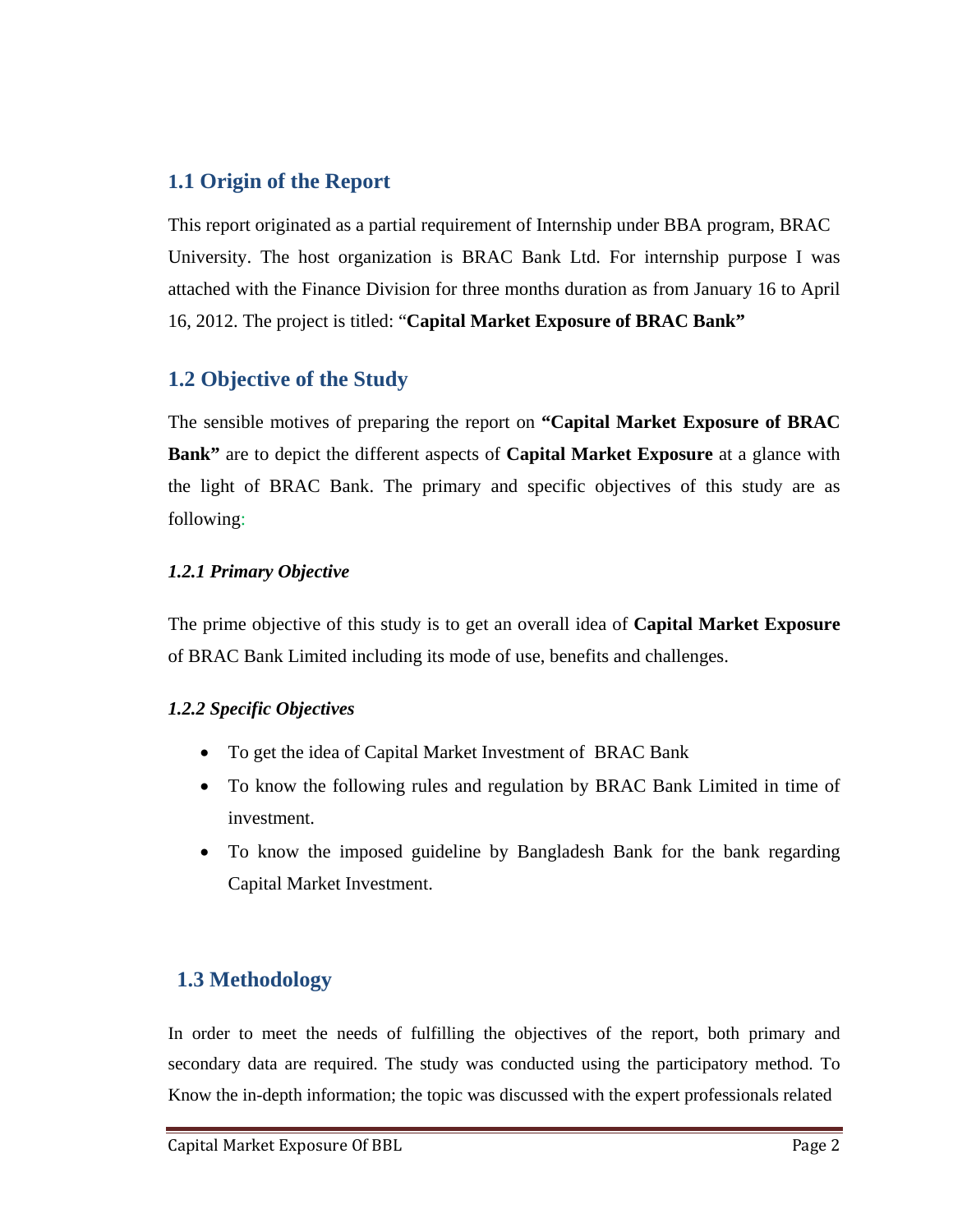to the company for several times and other related secondary information.

### 9 **Data Collection**

Data have been collected from two sources. These are as under:

- Primary source
- Secondary source

### *1.3.1 Primary sources*

### *Direct observation (3 months):*

Through the 3 months of internship period, I had worked with the Regulatory Reporting team where I had seen many report submitted to Bangladesh Bank. They submit a report on the Capital market investment as monthly .So I had a chance to have a clear idea on it.

### *Opinions of experts of BRAC Bank:*

I've also taken the data from the experts are working with the Capital market investment such as the Treasury Department and the team with whom I had worked were really helpful in providing all necessary information.

### **1.3.2 Secondary Source**

### *Official Website:*

Official web site of BRAC Bank Limited helped to get the overall information about the bank Performance and general information.

### **E-Learning:**

A side of BRAC Bank by internal server, which was introduced to me in the first day was really helpful in getting many important information.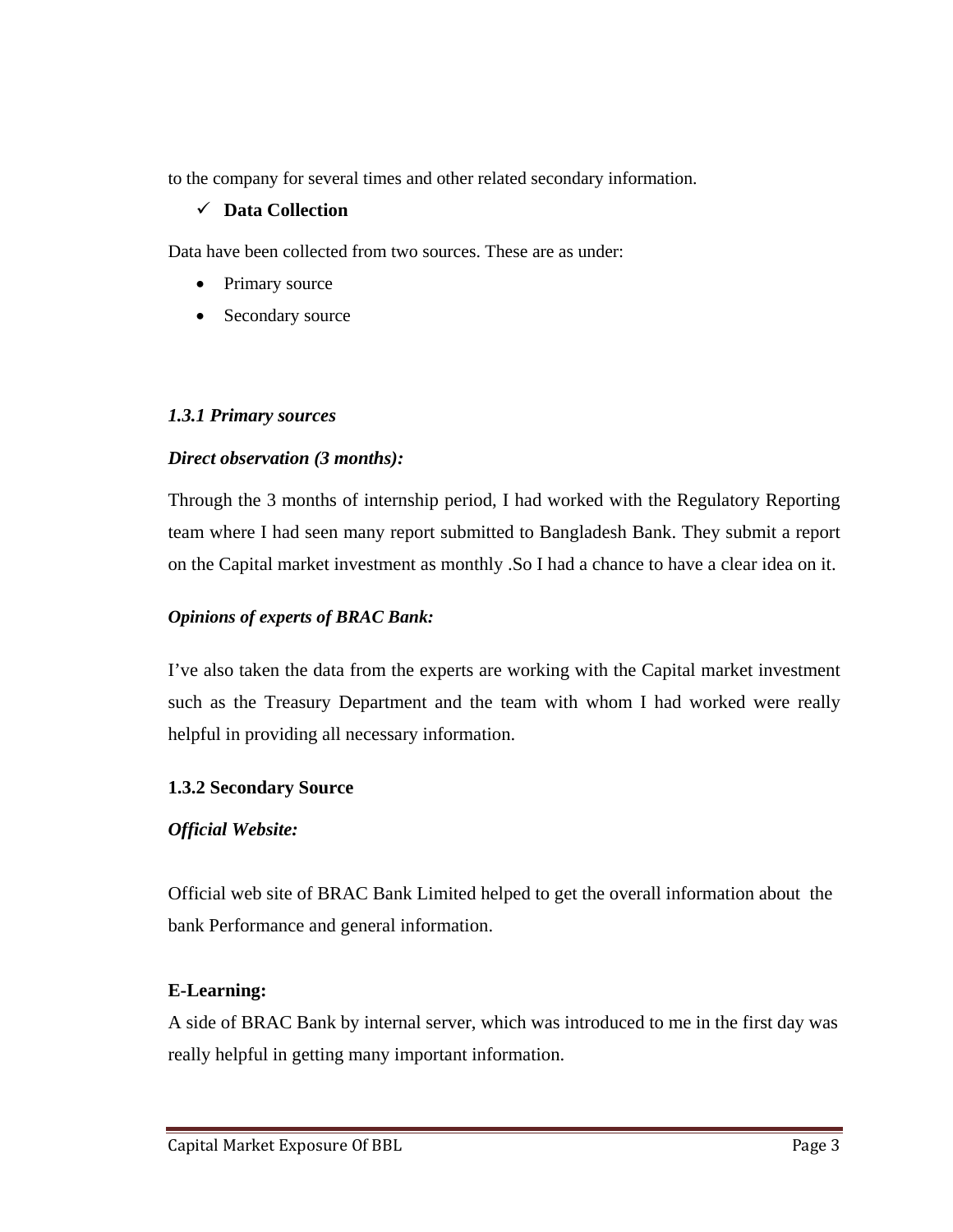### **1.4 Limitation**

As nothing is perfect, I've also faced some difficulties during preparing the report. However, I've tried to complete my report properly excluding that information. The limitations are as follows:

- $\checkmark$  Due to confidentiality issue, it was not possible to collect in-depth information of the Capital market investment of BRAC Bank.
- $\checkmark$  As internship period is very short so it is difficult to get all information specifically within this time.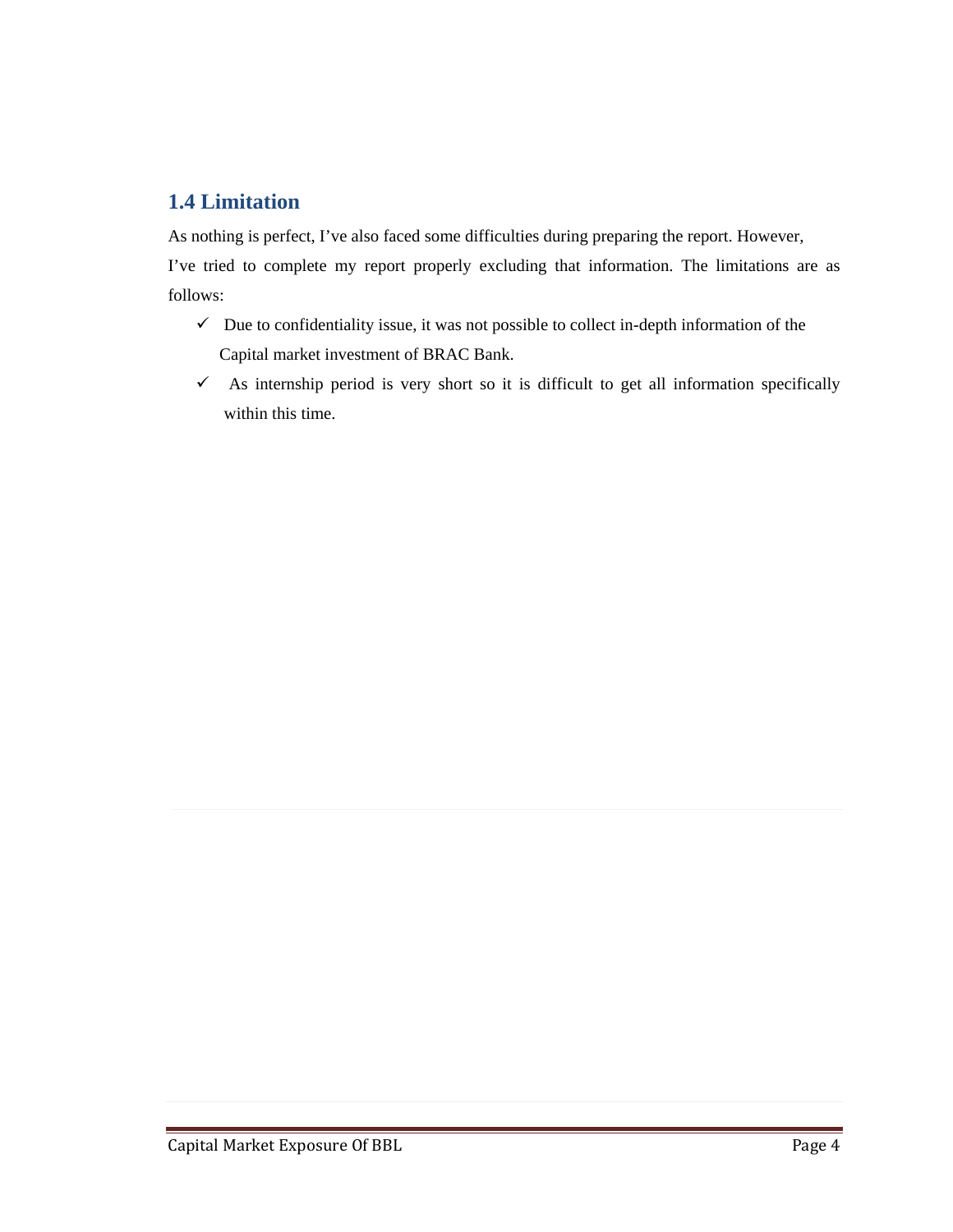## CHAPTER 2

## COMPANY OVERVIEW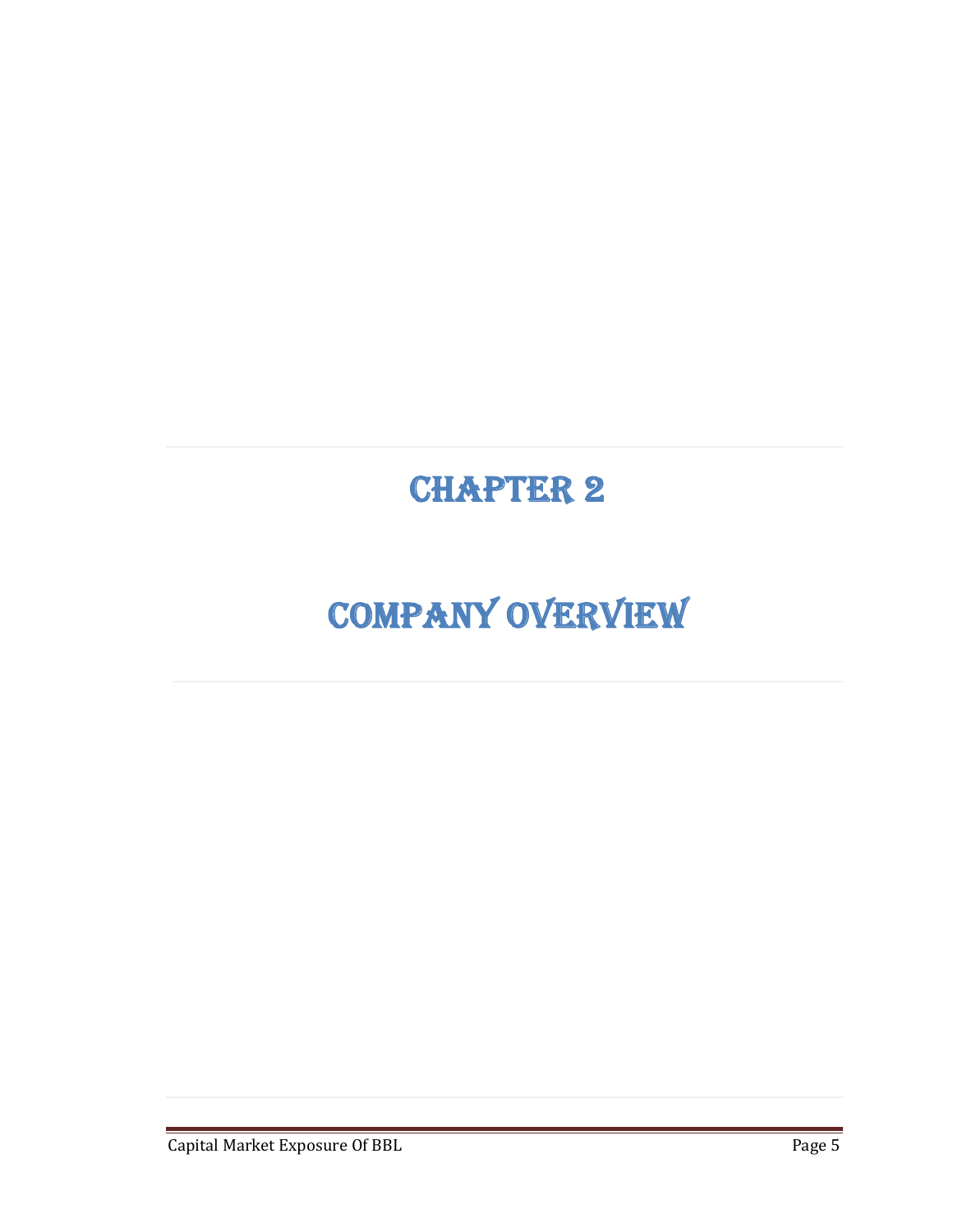### **2.1 BRAC Bank Overview**

**BRAC** started as a development organization dedicated to alleviating poverty by empowering the poor to bring about change in their own lives. In Bangladesh It was founded in 1972 and over the course of evolution, it has established itself as a pioneer in recognizing and tackling the many different realities of poverty of which **BRAC BANK** is one of the largest operational commercial venture with a **vision**:

*"Building a profitable and socially responsible financial institution focused on Markets and Business with growth potential, thereby assisting BRAC and stakeholders build a just, enlightened, healthy, democratic and poverty free Bangladesh".*

### **BRAC Bank work for the missing middle**

Established in 2001, BRAC Bank is now 11 years old and it has pioneered the small and medium enterprise (SME) banking.

If we think of the financial pyramid, there are corporate institutions (local and multinational) at the top of the pyramid and there are low income individuals at the bottom. Those at the top are served by banks and other financial institutions while those at the bottom are served by Micro Finance Institutions (MFIs), e.g. NGOs. But SME sector in the middle were missing access to necessary banking services and that's where BRAC Bank has filled the gap.

### *2.1.1 BRAC Bank believe that "SME Financing Is Key To Financial Inclusion"*

BRAC Bank is a financial hypermarket that offers financial solutions for all strata – be it retail, SME, wholesale banking, capital market, or remittance; but it always had a focus on SME. This bank was actually founded on a philosophy of keeping trust on the hopes and dreams of Bangladeshi entrepreneurs – and majority of these entrepreneurs have been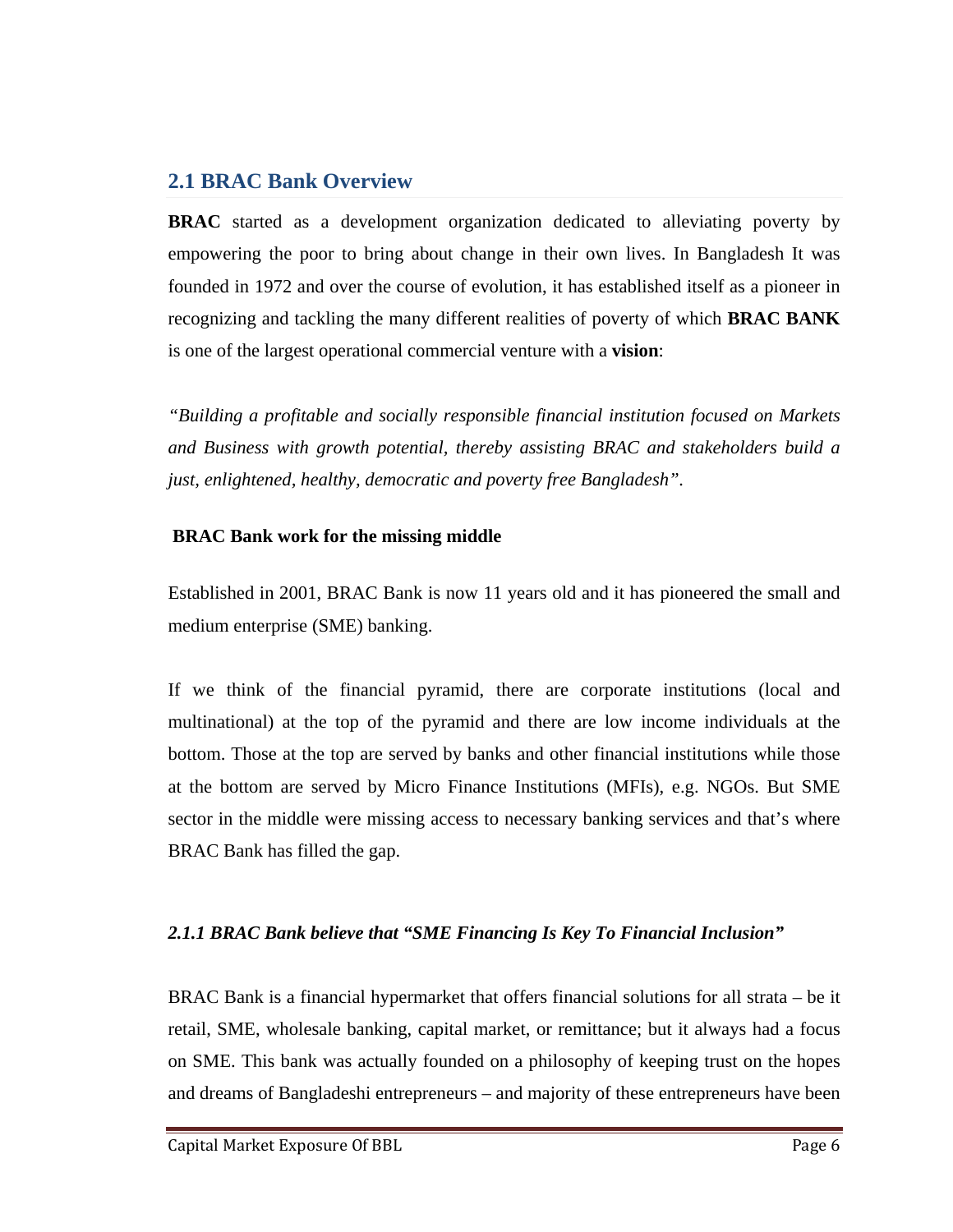beyond the conventional banking reach. The bank was the PIONEER to get into this segment of SME.

The bank has so far financed women in growing cattle farms, poultry businesses, boutiques, screen-printing, schools – what not! Even, green field start-ups are also there in our successful, rich portfolio. Alongside it provides special Women Entrepreneur Cell, something that many other banks have. But at BRAC Bank, this cell is run by female personnel – just to make sure that our female entrepreneurs feel more comfortable to discuss their (business) issues. In addition Brac Bank has held a number of seminars and training programs for women entrepreneurs to strengthen their capacity and develop financial management competency.

### **BRAC Bank values - CRYSTAL**

**C** stands for being **Creative,** Be a person of innovative ideas in solving issues, thinking different ideas to reach one destination; do new associations between existing ideas or concepts for the organization's overall growth.

**R** stands for being **Reliable,** Be worthy of reliance or trust at work so everyone could depend on you.

**Y** stands for remaining **Youthful,** Be a person of freshness and vibrant characteristic at work. Feel young at HEART and project enthusiasm during performing duties.

**S** stands for being **Strong;** Be a person of willing to move forward and apply conscious choice, willpower, discipline and passion at work.

**T** stands for being **Transparent,** Be transparent at work at all level both internally and externally. Show openness and honesty through communication to bring transparency.

**A** stands for being **Accountable,** Be accountable for own actions and take responsibilities for the outcome of the actions; be responsible and answerable towards customers, organization, regulatory bodies as well as the society.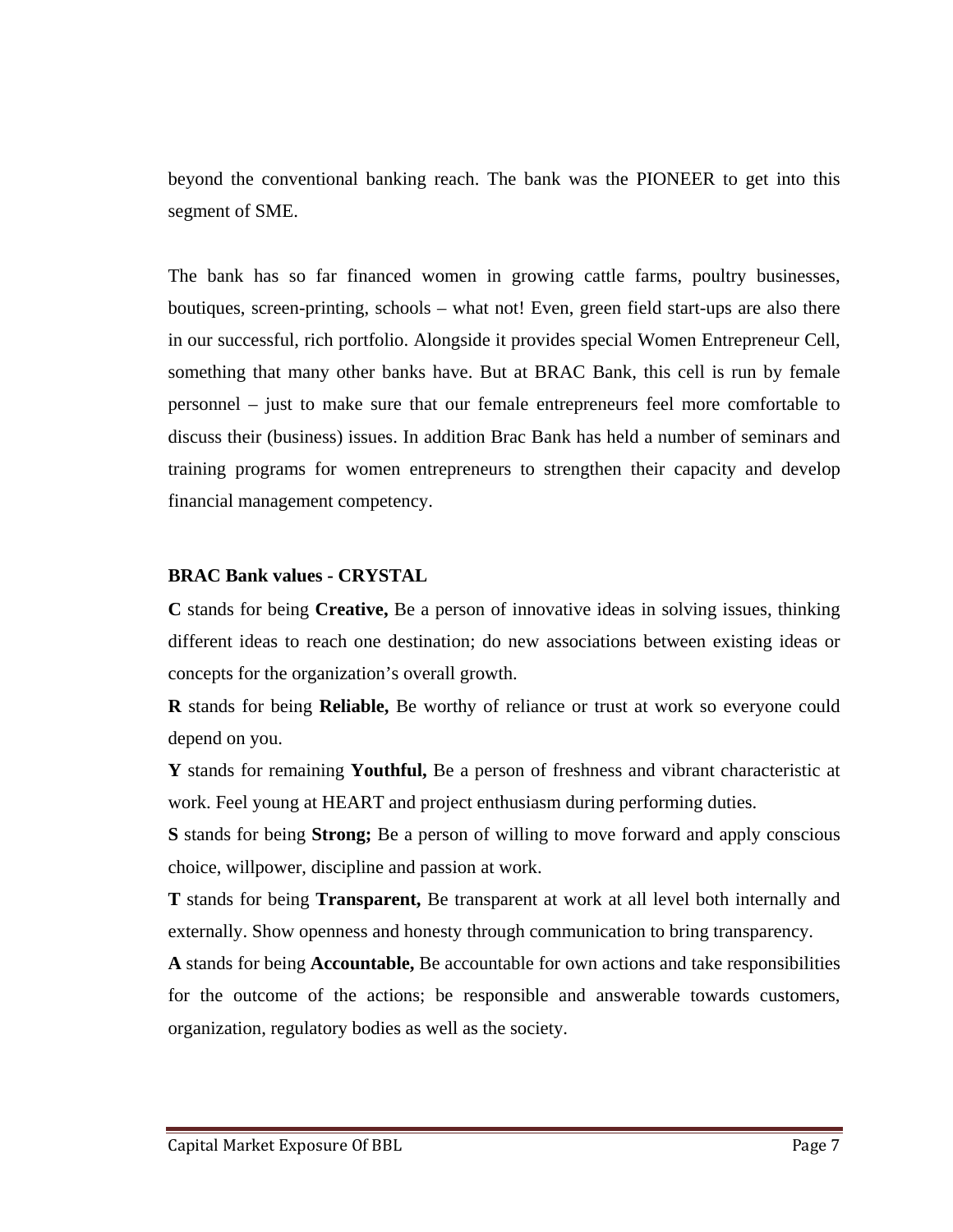**L** stands for being **Loyal,** Be loyal to the organization by being compliant at work, taking ownership and create belongingness which will carry your brand as your pride.

### **2.2 About BRAC Bank**

BRAC Bank is one of country's fastest growing banks. With 151 branches, 250 ATMs, 421 SME Unit Offices and 8,306 human resources, BRAC Bank's operation now cuts across all segments and services in financial industry. With more than 1 Million Customers, the bank has already proved to be the largest SME financier in just 11 years of its operation in Bangladesh and continues to broaden its horizon into Retail, Corporate, SME, Probashi and other arenas of banking. In the year: 2010, BRAC Bank has been recognized as Asia's most Sustainable Bank in Emerging Markets by the Financial Times and IFC.

Recently BRAC Bank has achieved the **International award for** "**Excellence in Retail Financial Services".**

BRAC bank Limited, with institutional shareholding by **BRAC, International Finance Corporation (IFC)** and **ShoreCap Exchange,** has been the fastest growing bank for last several years.

### *2.2.1 Slogan*

The slogan of BRAC Bank is "Astha Obichol". These two words are Bengali words that denote enormous trust on the organization.

### *2.2.2 Logo*

The logo of BRAC Bank is very indicative in conformance with the goal of the organization. This logo has a square shape which means solid and strong. The golden color indicated the "Sonar Bangla", the rising line denotes the growth of BRAC Bank, and blue is the beautiful sky where the sun is shining brightly.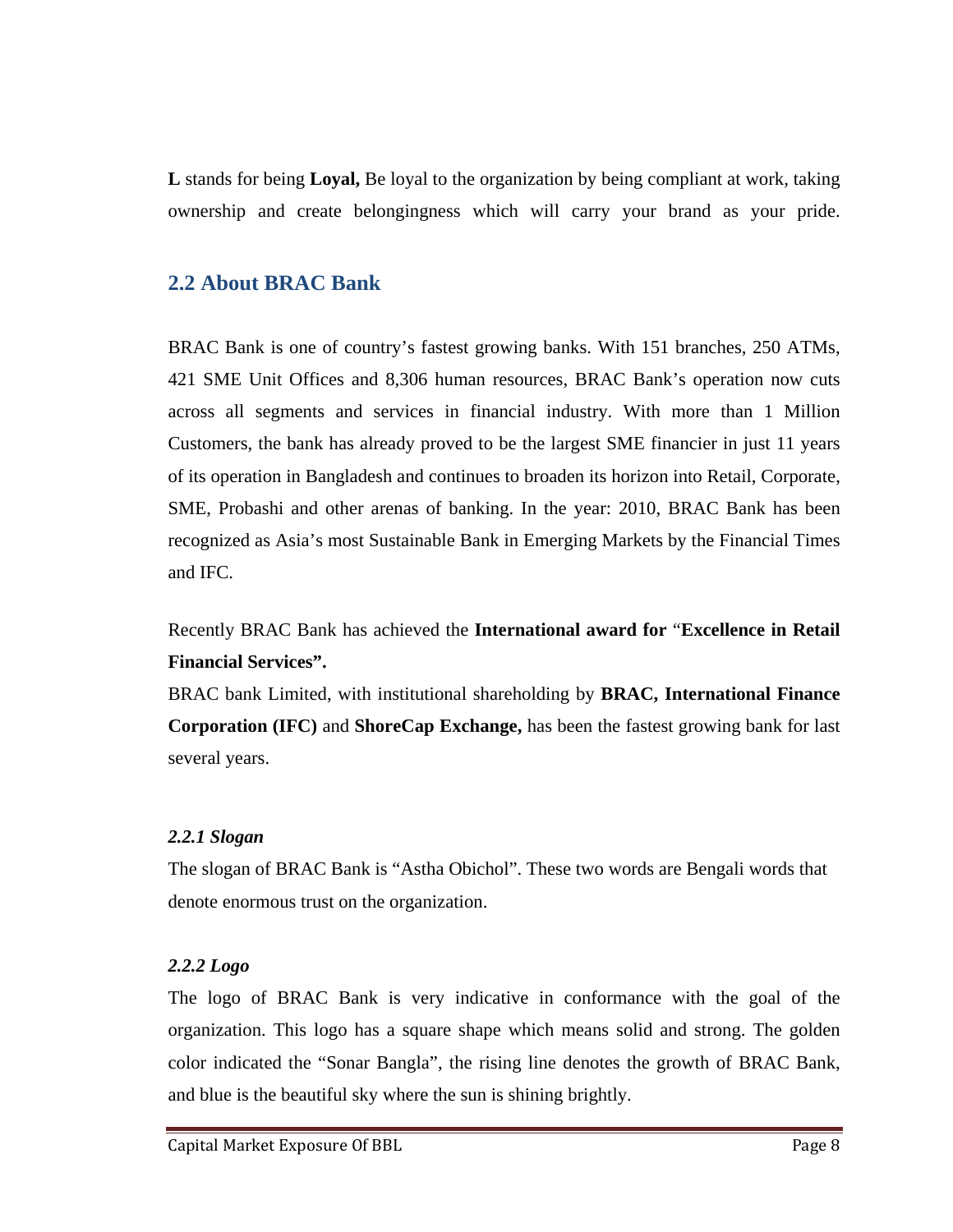### *2.2.3 Shareholding Structure*

|                                          | % of Shareholding |
|------------------------------------------|-------------------|
| <b>Total</b>                             | 100%              |
| <b>International Finance Corporation</b> | 5.36%             |
| <b>ShoreCap Limited</b>                  | 0.86%             |
| <b>Name of Shareholder</b>               | 0.008%            |
| <b>BRAC</b>                              | 43.77%            |
| <b>Institutions and General Public</b>   | 50%               |

### Table 2.1 BBL Shareholding Structure

### *2.2.4 Board of Directors of BRAC Bank Limited*

The Board of Directors of BRAC Bank Limited includes:

| Mr. Muhammad A (Rumee) Ali | Chairman                         |
|----------------------------|----------------------------------|
| (Nominated By BRAC)        |                                  |
| Mr. Shib Narayan Kairy     | Director                         |
| Mr. Quazi Md.Shariful Ala  | <b>Director</b>                  |
| (Nominated By BRAC)        |                                  |
| Ms. Nihad Kabir            | Independent & Depositor Director |
| Dr. Hafiz G.A. Siddigi     | <b>Depositor Director</b>        |
| Ms. Tamara Hasan Abed      | <b>Director</b>                  |
| Mr. Syed Mahbubur Rahman   | Managing Director and CEO        |

### Table 2.2 BBL Board of Directors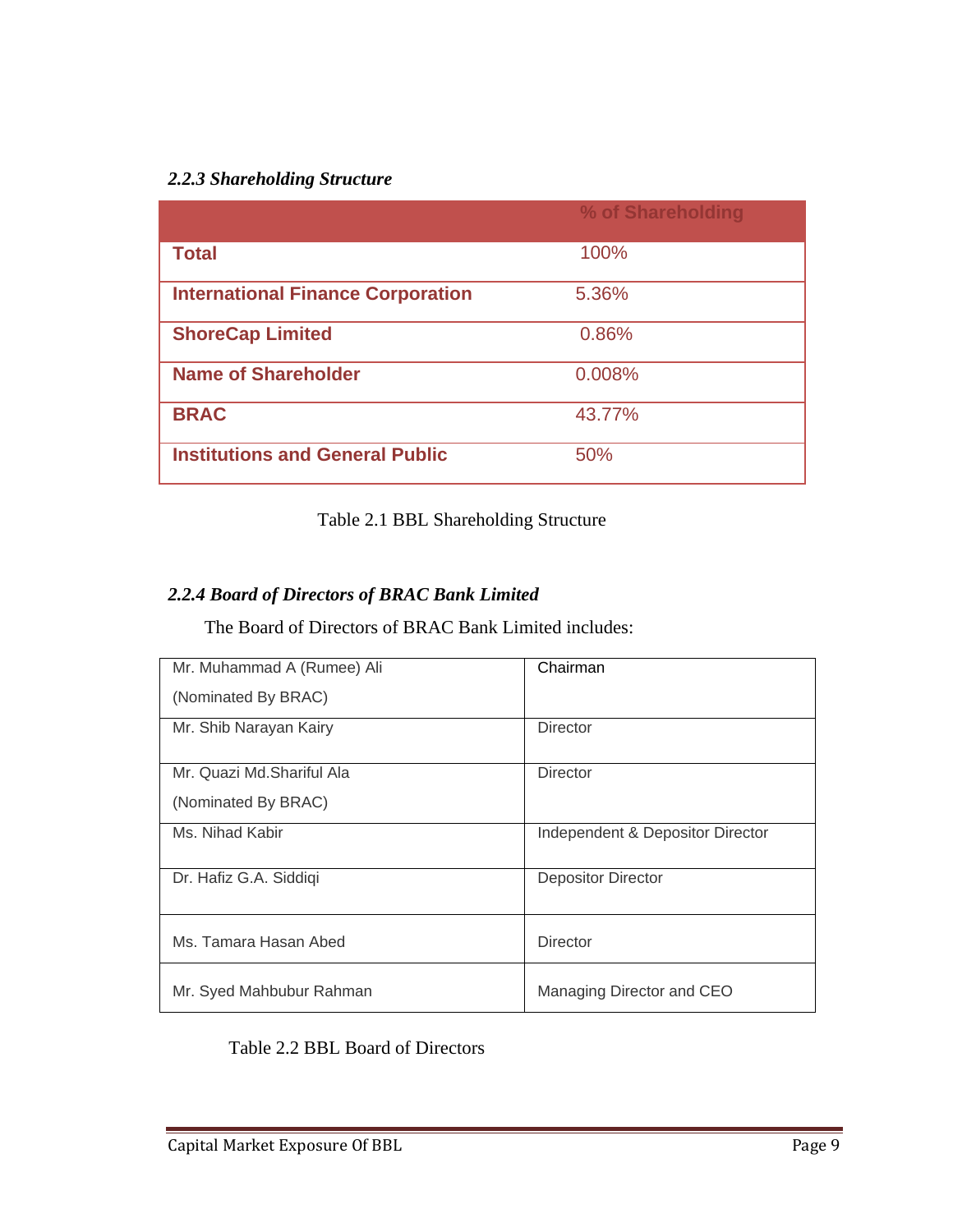### *2.2.5 Divisions of BRAC Bank*

SME Banking

Retail Banking

Corporate Banking

Probashi Banking

Cash Management & Custodial Services

Human Resources

Finance

Credit Risk Management

**Operations** 

Company Secretariat

Regulatory & Internal Control

Operational Risk Management

Treasury & Financial Institutions

Information Technology

Program Management

Research & Development

Corporate Affairs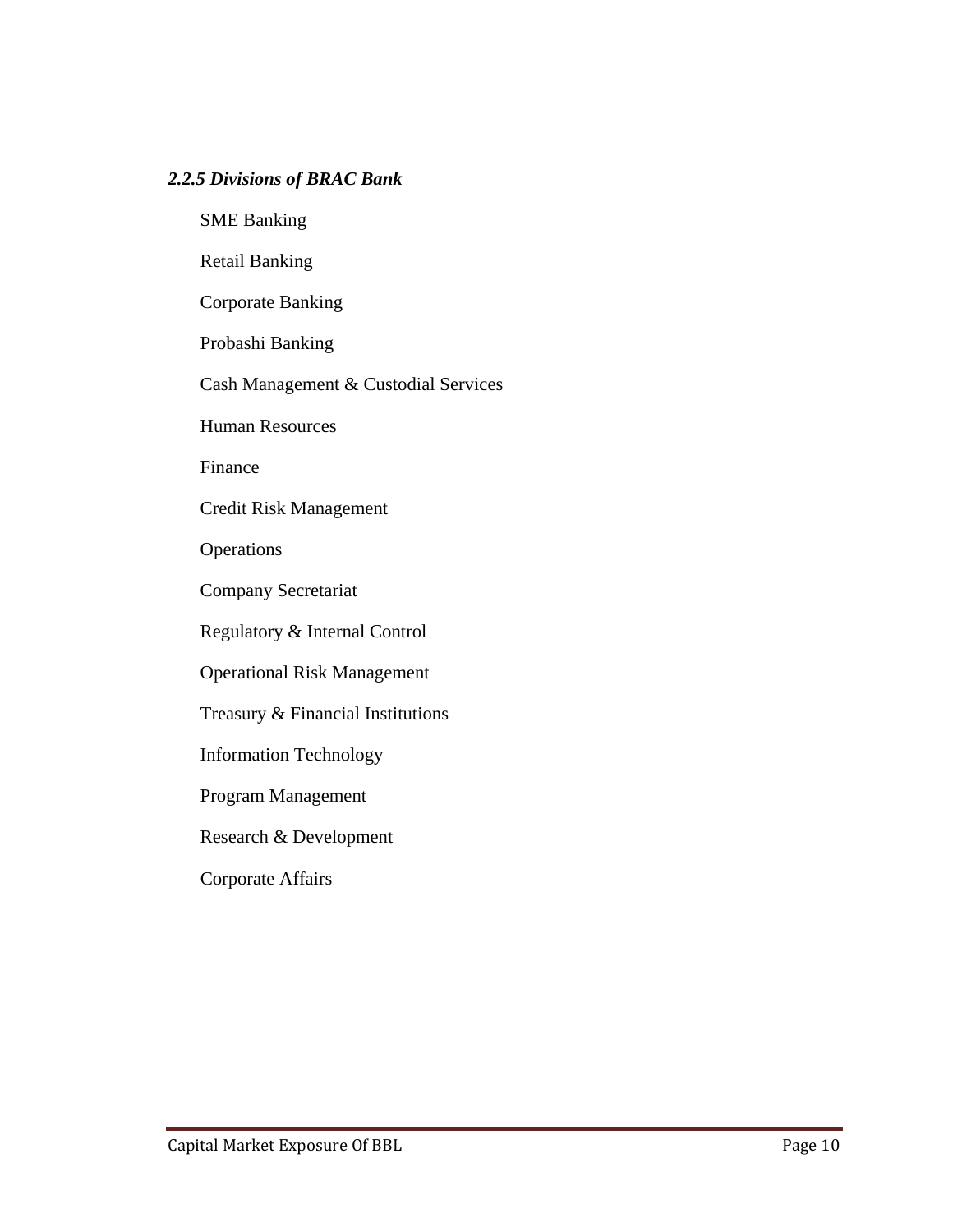### *2.2.6 Expanding horizon*

 **EPL (**Equity Partners Ltd**) & EPSL (**Equity Partners Securities Ltd**) -** BRAC Bank completed its acquisition of 51 percent stakes in EPL, a merchant bank & EPSL, a brokerage house operating in DSE & CSE.

- Subsidiaries are contributing substantial profits from the very first year,
- It has been expanded in to other districts.

### **bKash**

- bKash Limited a joint venture company between BRAC Bank Limited, Bangladesh and Money in Motion LLC, USA. It is working to provide an electronic platform to increase the access to a broader range of financial services for both banked and unbanked people of Bangladesh.
- It provides mobile Banking facilities to bring the mass people under banking network

### **Online Shopping**

BRAC Bank launches the facility to all Bangladeshis who have an internet access can now shop online if they have a Visa card.

### *2.2.7 BRAC Bank Products and Services*

#### *Corporate Banking*

 Corporate Loan Products Trade Finance Corporate Cash Management Custodial Service  *Probashi Banking*  Accounts & Deposits **Investments**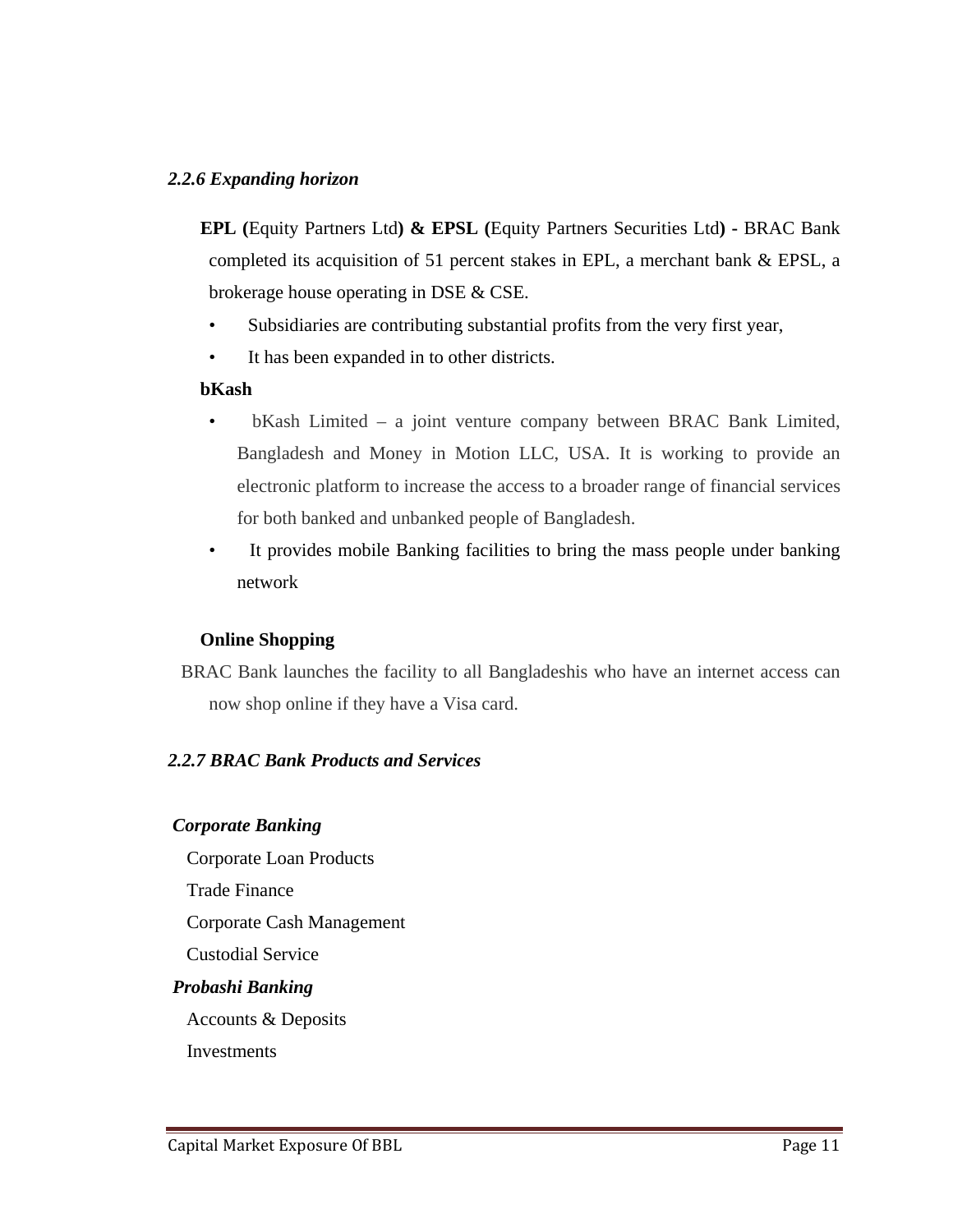### *E-Banking*

E-Commerce

Internet Banking

### *SME Banking*

Deposit Products

Loan Products

### *Retail Banking*

Deposit Products

- Savings Accounts
- Current Accounts
- Term Deposits

### Loan Products

Cards

- Credit Card
- Debit Card
- Co-branded ATM Card
- Fast Rewards Programs
- PayFlex Program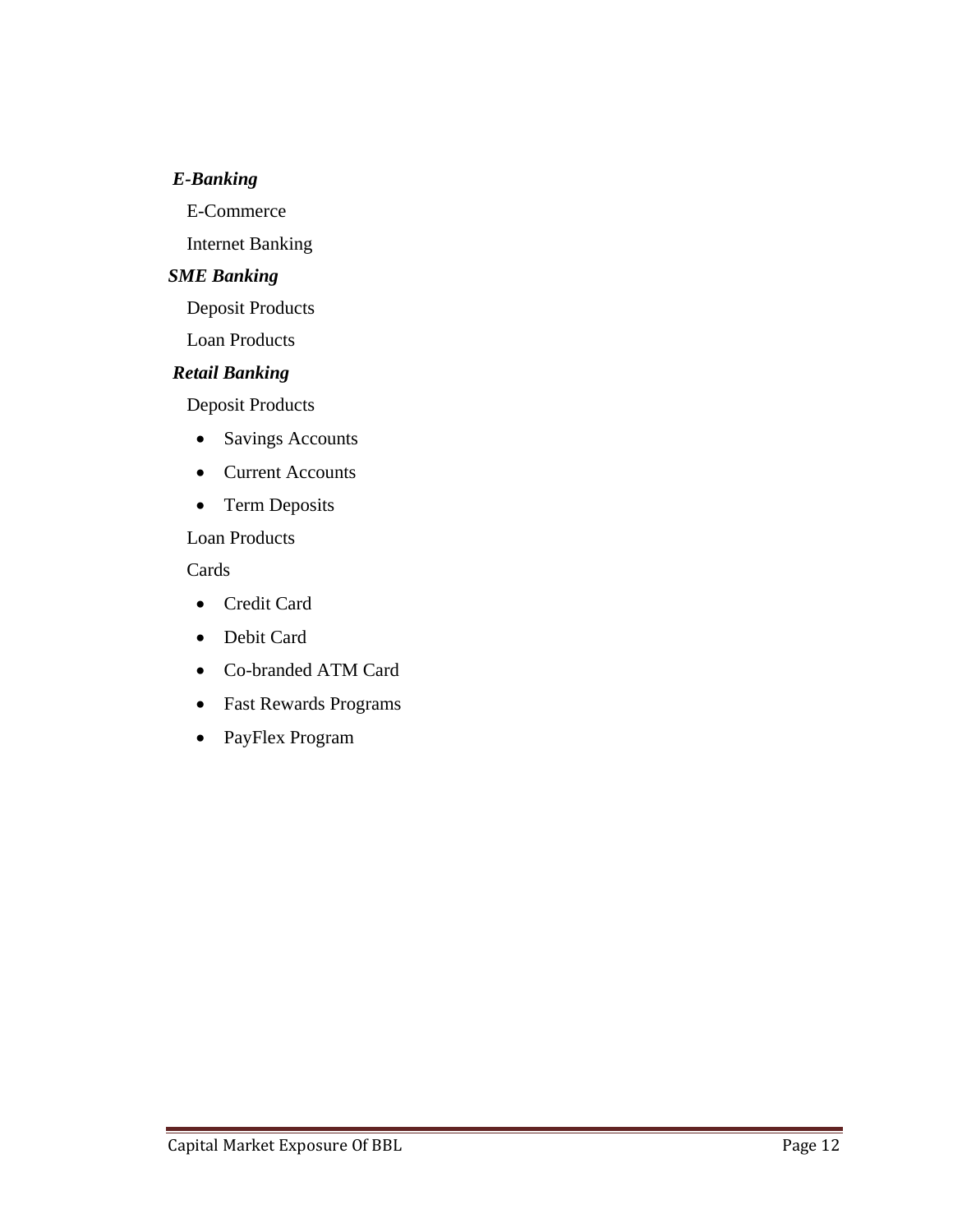## CHAPTER 3

## MY INTERNSHIP EXPERIENCE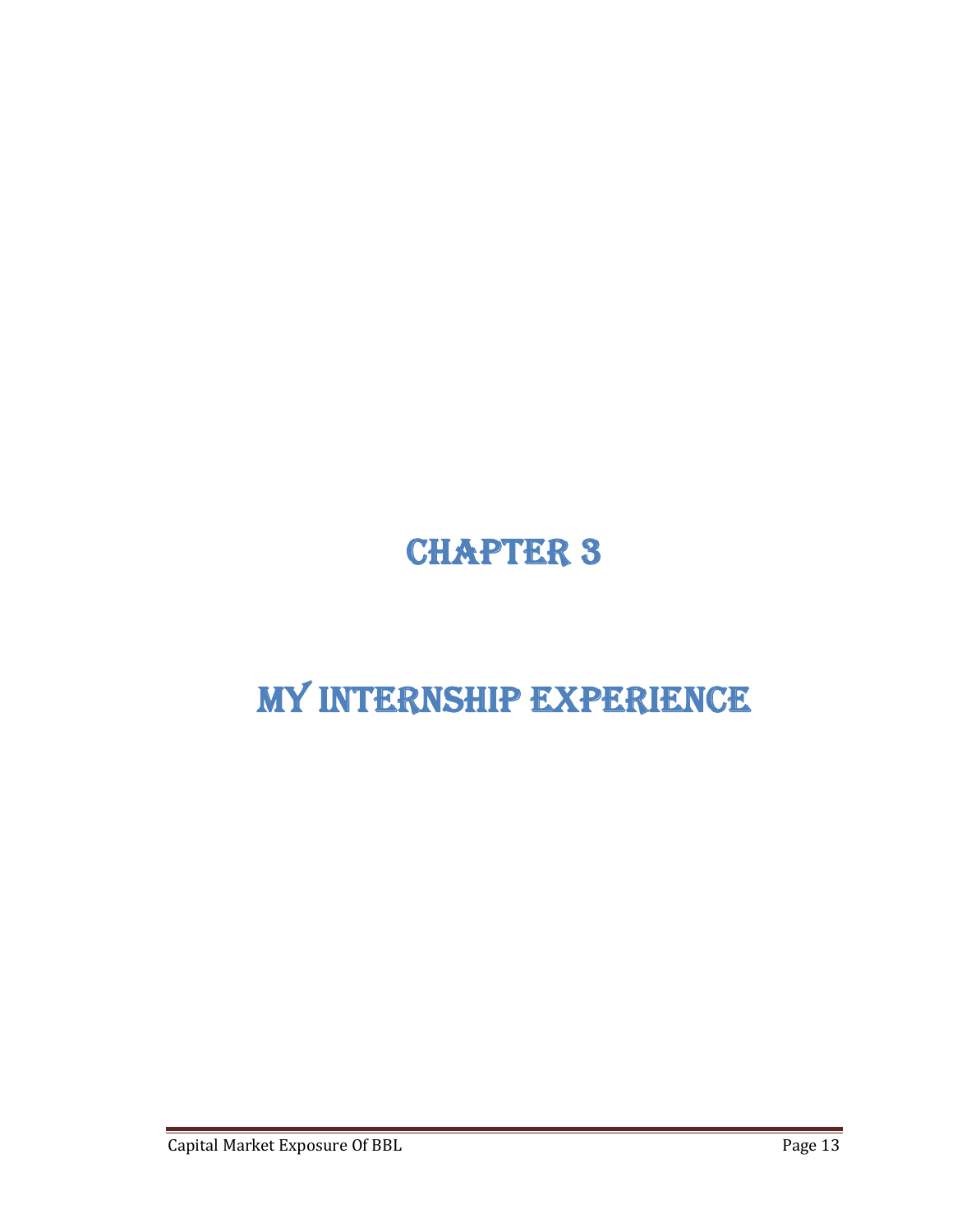### **3.1 Job Description**

I was assigned to work with Financial Reporting & Taxation unit of Finance Division. My assigned tasks were mainly related with the preparation of the documents of tax and vat. Besides that, I've also helped in reporting personnel to prepare the final annual report of2011.Before going to the details of my job description; here is brief information about the reporting & taxation unit:

### **Overview of Financial Reporting & Taxation**



Figure 3.1: Classification of the function of reporting & taxation unit

### *3.1.1 External Reporting*

### *3.1.1.1 Securities & Exchange Commission (Quarterly Reporting)*

- $\checkmark$  Unaudited Financial Statements of BRAC Bank Limited is prepared on Quarterly basis.
- $\checkmark$  This report requires be submitting to Securities & Exchange Commission and Publishing into TWO daily news papers (1 Bangla & 1 English) within 30 days of Quarter End & Published into BANKS website.
- $\checkmark$  This unaudited financial statement is authorized by CFO & CEO for external submission and publication.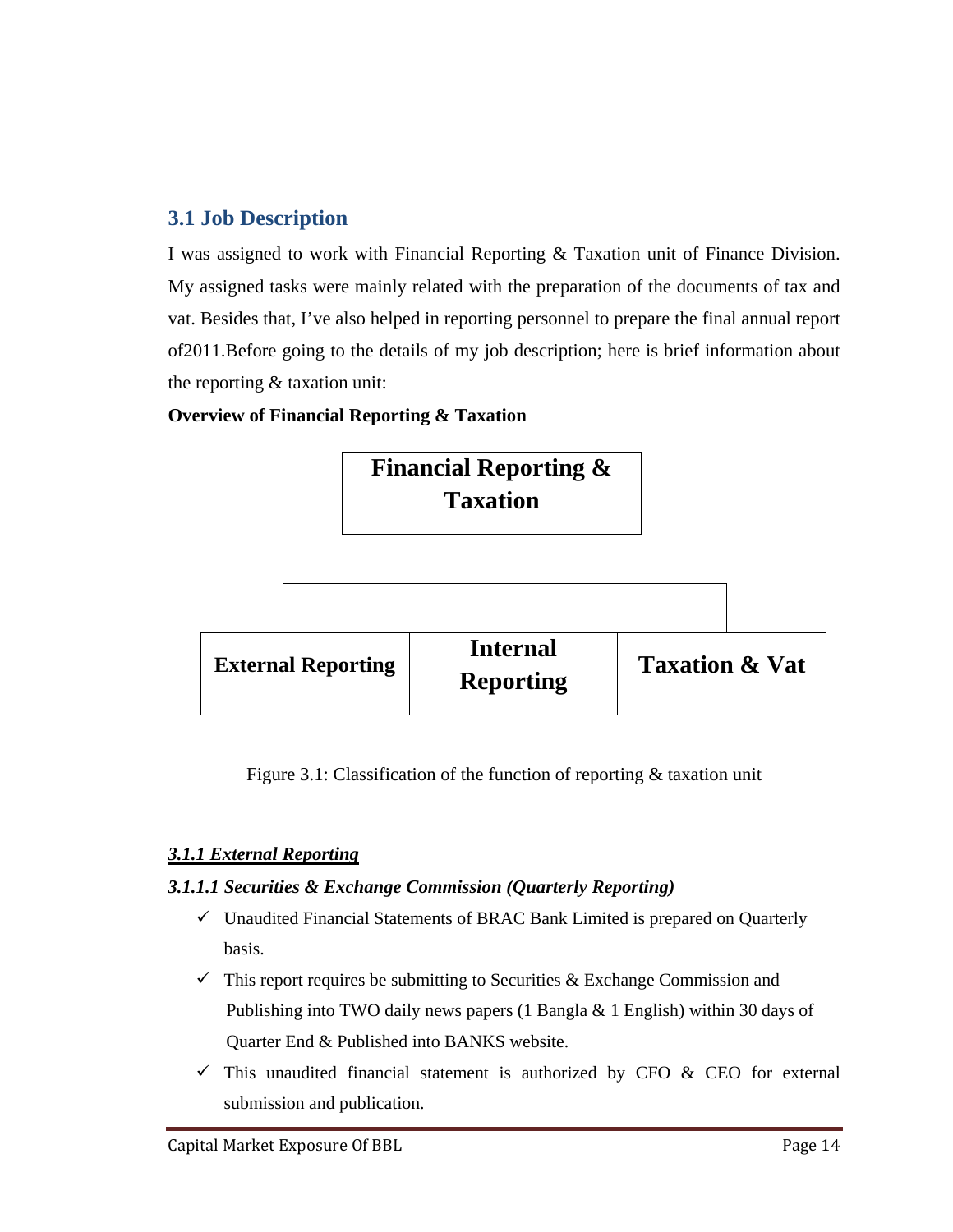### *3.1.1.2 Annual Report (Audited Financial Statements)*

- $\checkmark$  Annual Financial Statements of BRAC Bank Limited is prepared once in a year
- $\checkmark$  This Financial Statement is audited by EXTERNAL AUDITORS.
- $\checkmark$  Provide clarification to all clarification by auditors.
- $\checkmark$  Finalization of "Auditors Report to the SHAREHOLDERS".
- $\checkmark$  Audited Financial Statement is signed by CFO, CEO, 3 Board of Directors & Audit report, Balance sheet & Profit & Loss accounts are signed by auditor.
- $\checkmark$  Annual report is printed and forwarded to shareholders & AGM is conducted accordingly.

### *3.1.1.3 Financial Reports to Bangladesh Bank*

- $\checkmark$  BASEL II, Classified Loan, Capital Market Exposure etc. certain regulatory reporting of Bangladesh Bank are prepared on the basis of Quarterly SEC reporting and all these reports are guided and reviewed.
- $\checkmark$  Integration of regulatory reports with SEC reporting.
- $\checkmark$  Response to Bangladesh Bank clarifications to the extent applicable to financial reporting.

### *3.1.2 Internal Reporting*

### *3.1.2.1 BOARD REPORTING*

### **3.1.2.1.1 Board Memo and Monthly Financial Highlights:**

- $\checkmark$  Monthly financial data from Divisional Flash (i.e. Division wise business performance) is the raw source of the board memo.
- $\checkmark$  The memo summarizes the financial facts and gives reasons behind various differences.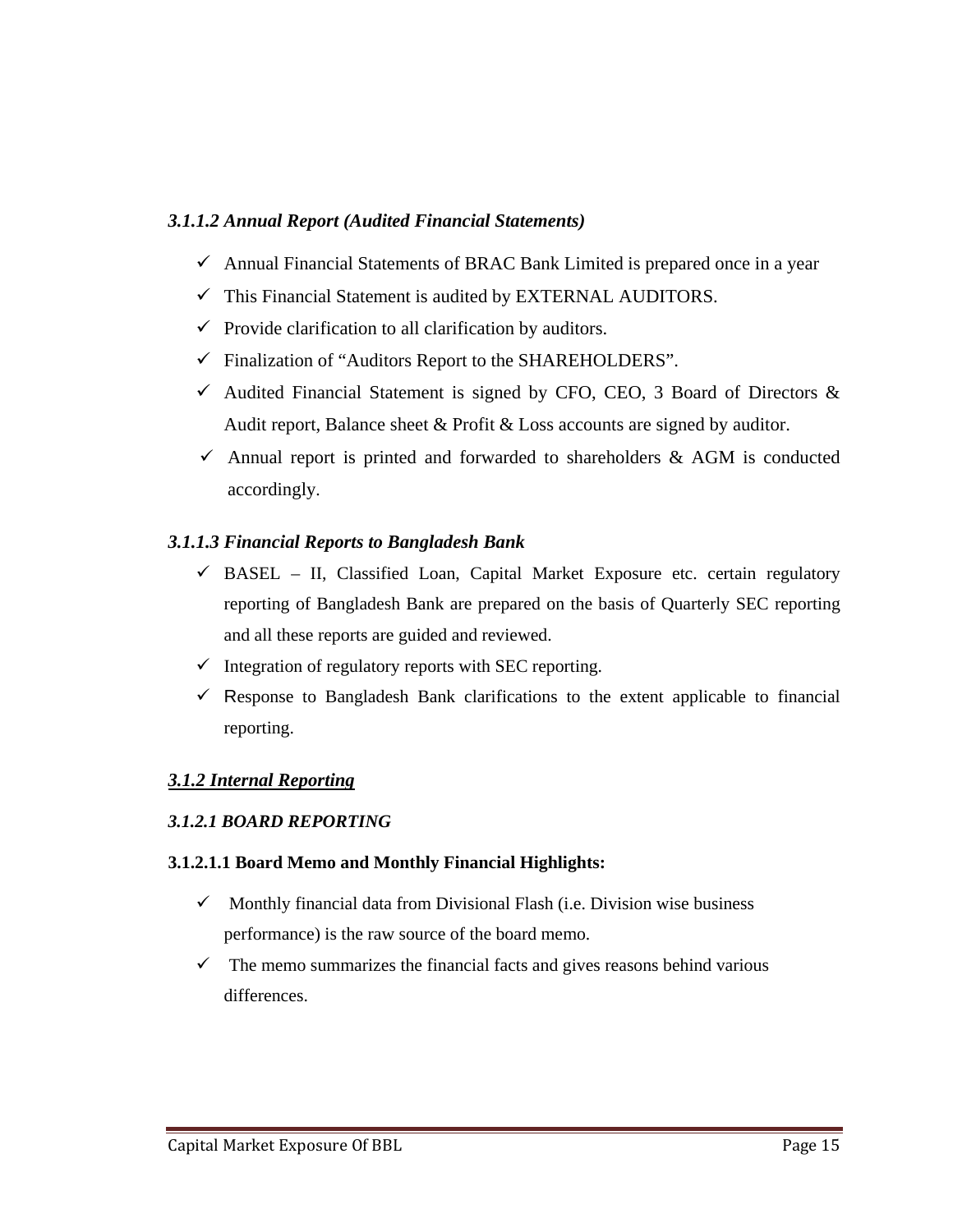### **3.1.2.2 MANAGEMENT & BUSINESS REPORTING:**

### *a) Monthly Highlights on Day 1 –*

On the 1st day of the month, if the system  $(ERP / Finance)$  is properly updated, account-wise Trial Balance as on the last date of the previous month is downloaded to get the whole bank's financial picture at a glance.

### *b) DIVISION wise business performance:*

Divisional Flash is initially reported to all business division and subsequently it is reported to the BOARD OF DIRECTORS.

### *c) Statement of Affairs (SOA):*

Statement of Affairs (SOA) of the Bank is prepared on monthly basis and it is reported for both Board & Management reporting. It is also used for monthly ALCO meeting.

### *d) Pre month end forecast of monthly result:*

Monthly divisional flash is projected by 25th day of each month and it is reported accordingly.

### *e) Operations carried out by Financial Reporting:*

- $\checkmark$  At the end of each quarter, the account statement for Gratuity fund is collected from the system for observing movement of balance.
- $\checkmark$  The quarterly MIS is prepared, which contains the following:
- ‐ Investment schedule
- ‐ Actual & projected interest inflow from the investments
- ‐ Cash balance movement during the quarter
- ‐ Net asset per member calculation
- ‐ Employee / member turnover schedule
- ‐ Projected fund flow report
- ‐ Final settlement schedule
- ‐ Future investment scopes (provided by Treasury)

#### *f) Presentation into MANCOM (Management Committee) meeting:*

 $\checkmark$  The raw data for board presentation is used for this presentation as well along with some additional interdivisional data.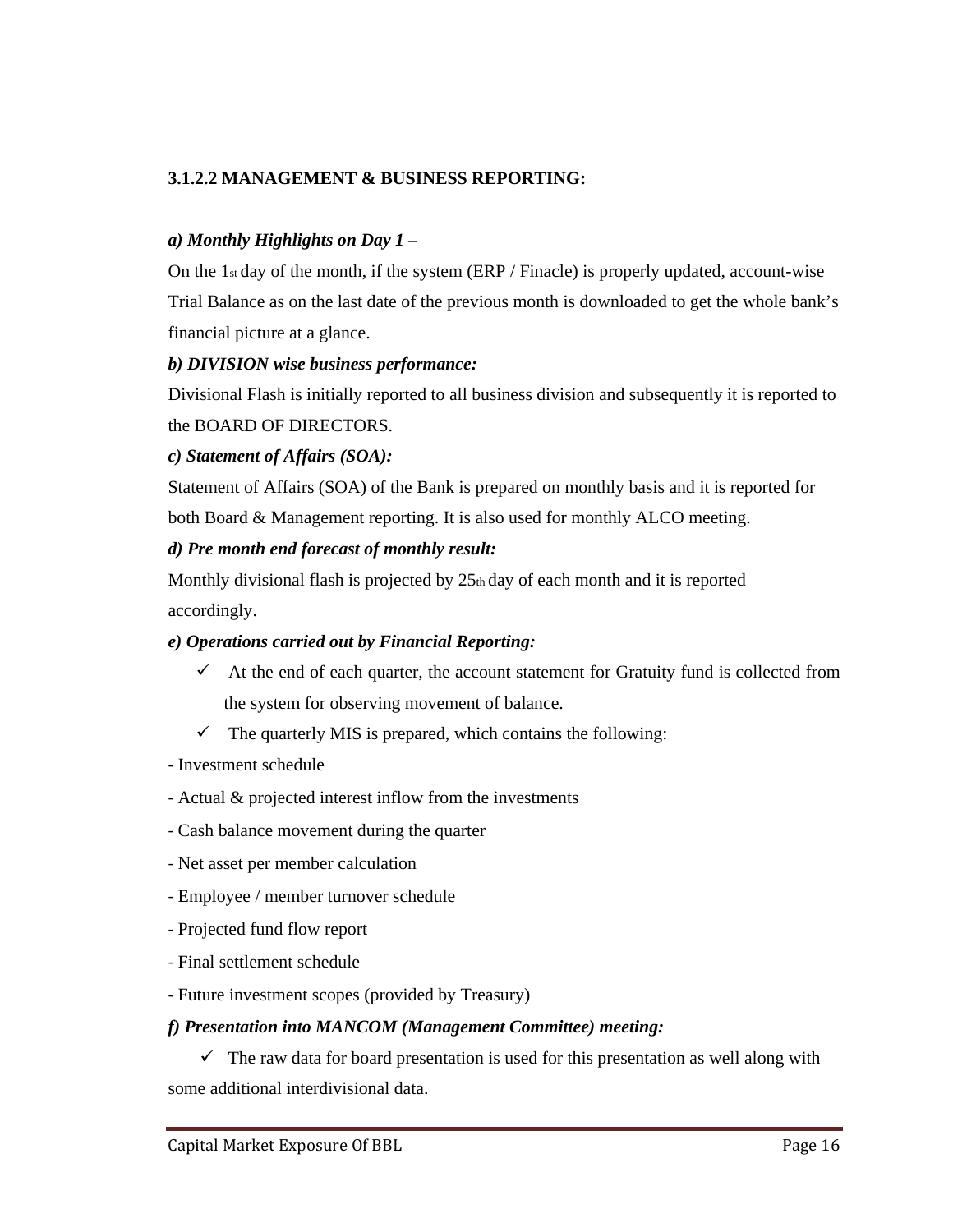$\checkmark$  All the presentations are circulated among the concerned parties within due time (usually one working day earlier).

### *3.1.3 Taxation and vat*

### **3.1.3.1 Monthly withholding Tax:**

- $\checkmark$  Monthly withholding tax is calculated and necessary schedules are prepared.
- $\checkmark$  Reviewed.
- $\checkmark$  Cheque requisition is provided to treasury.
- $\checkmark$  Monthly deposit of withholding tax is submitted and receive copy is obtained from tax authority.

### **3.1.3.2 Monthly withholding VAT:**

- $\checkmark$  Monthly VAT is calculated and necessary schedules & VAT return is prepared
- $\checkmark$  Monthly deposit of VAT at source is submitted and receive copy is obtained from VAT authority.

### **3.1.3.3 TAX & VAT Deduction certificates:**

 $\checkmark$  Request for Tax & VAT deduction certificates are received from suppliers, vendors, services providers etc. all interested parties applicable.

### **3.1.3.4 Response to All letters & circulars of Tax & VAT authority:**

 All clarification and letters received from Tax & VAT authority are reviewed and responded within the stipulated time.

[Source: Operational Manual. Reporting & Taxation (from page 17 to 21)]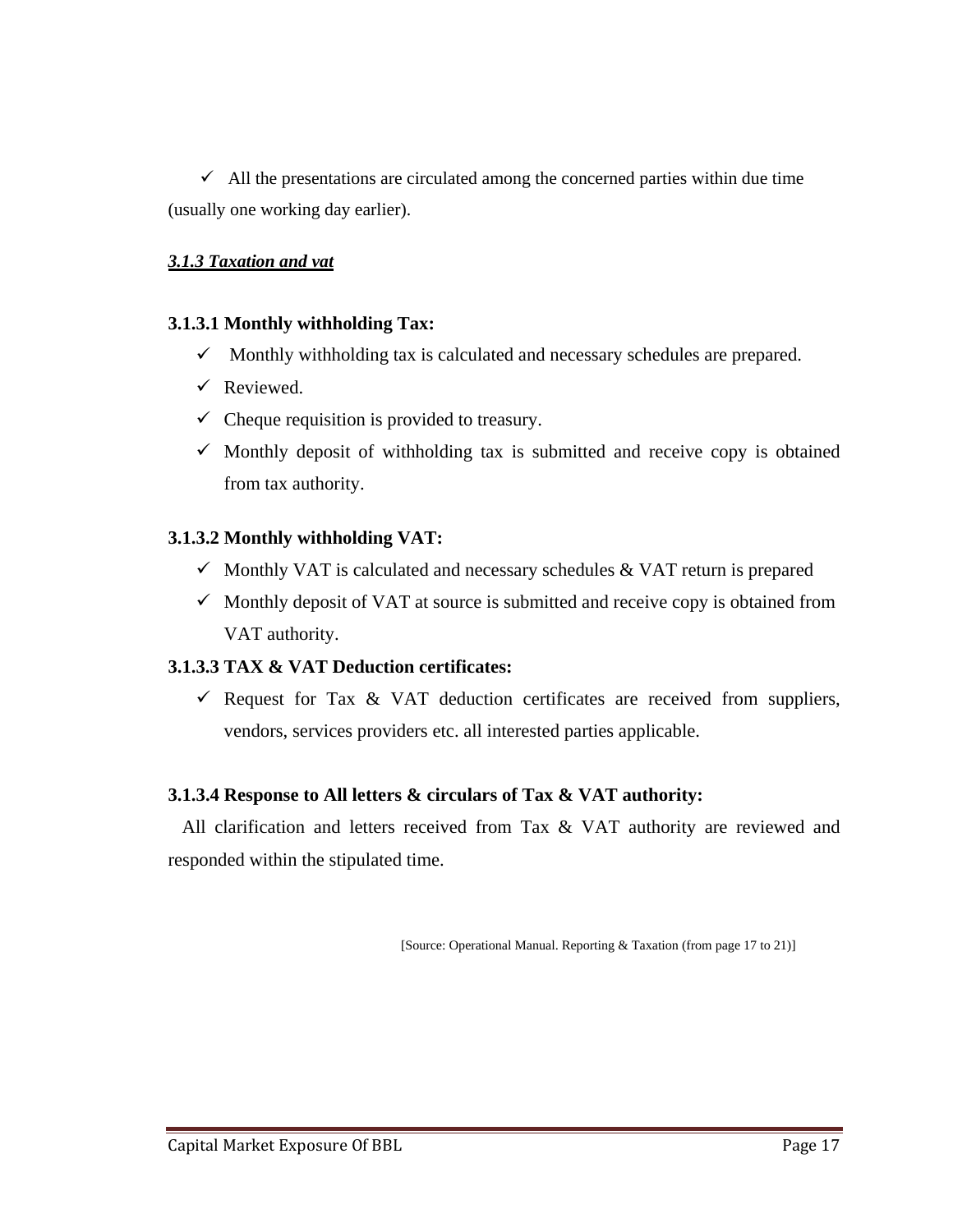### **3.2 My Specific Job**

As an intern I was given all the liberty to work in a friendly environment in Financial Reporting & Taxation unit of Finance Division, BRAC Bank Limited. I was given specific tasks periodically which were important for the division.

In the starting, I got the idea about my team and their job. I was appointed in the Regulatory reporting team, where the main task is to report to Bangladesh Bank as per the requirement. They do report on BASELL-II, Credit information, Classified Loan, Capital Market Exposure and Deposit information.

After that I started to know in depth about every report and the process they follow in doing those. I remember that I had started with the classified loan report (CL). This report is regarding the condition of a loan. It shows the Lending Portfolio with classified / non classified status. So the requirement would come from Bangladesh Bank by asking about the total outstanding amount, total recovery amount etc. by mentioning month/year. Here I found that they keep all necessary information in a very structured way, so as any requirement comes they able to provide information effectively and efficiently. I had also done some part of CL report under the supervision of my senior.

The SBS report is about working with the deposit. In 2nd month my reporting manager had given me a task about finding top 50 depositors of BRAC Bank. The process she had shown me was very difficult and time consuming. So I had tried to find a shortcut to solve this task. By some time I found that it can be done in few minute if I do this with the help of pivot table which is a very powerful tool in Microsoft Excel. So I had done this in 15 minutes where it could have taken all day. My manager and colleague was really impressed with my work.

After that I had been given to put sector code for 3 Lac account holders of BRAC Bank. There is a guideline of Bangladesh bank where it has different code for different industry. So my task was to put code by observing the account name. For example, all fisheries firm will fall under the code of 901002. It took very few days to complete. In the time of doing this I was thinking what the need of doing this is. After some days I had found the necessity of doing this when I was asked to do a report came from Bangladesh Bank. In which they asked for the total outstanding, disbursement, recovery and due amount for fishery, poultry, and dairy industry. So for doing the code it is easier to find out the amount of individual industry by only doing filtering in Microsoft Excel.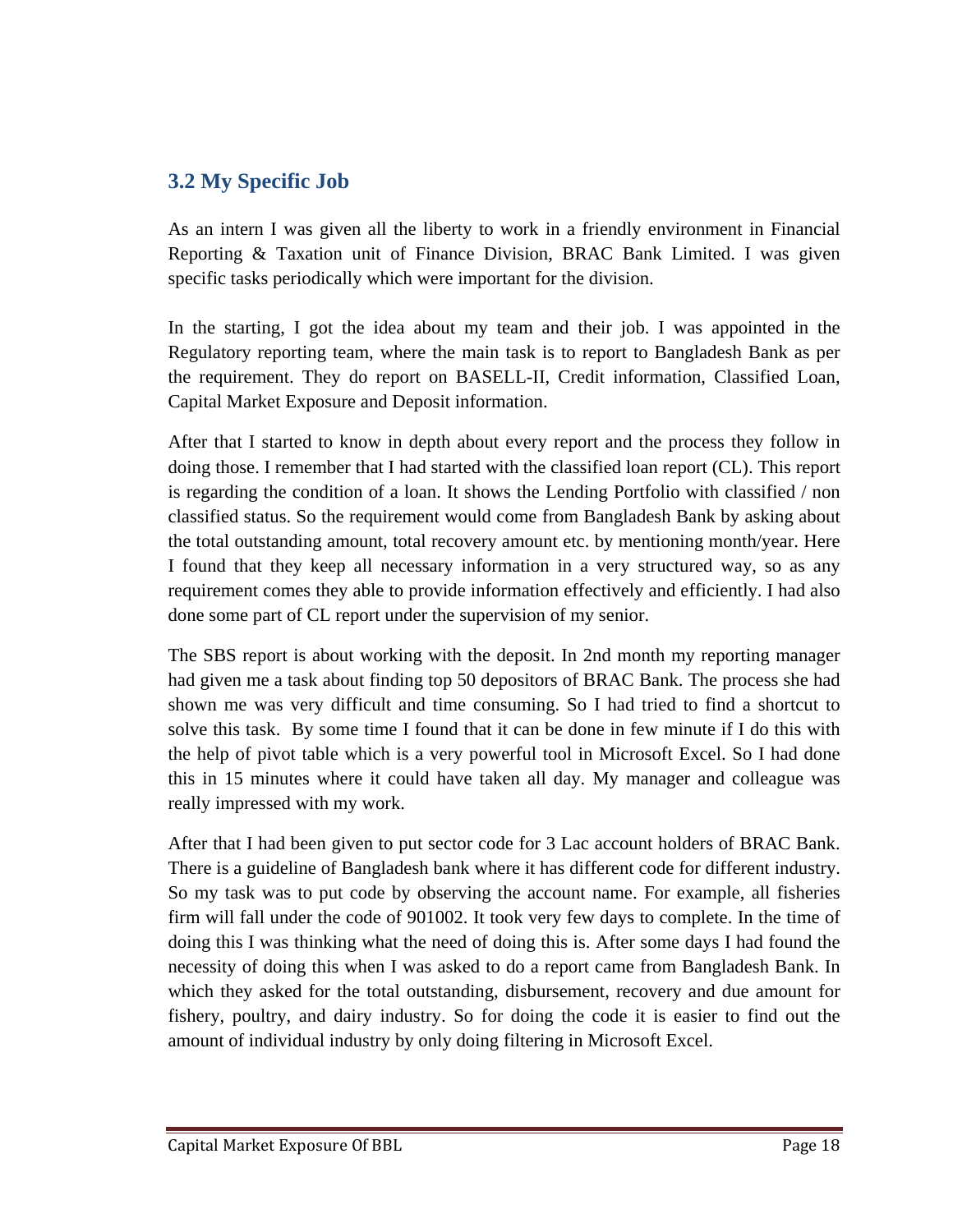I also had done some work on Finacle (banking system) of BRAC Bank, where all the information of individual account holder is given. I had been asked to find information for some given account numbers.

I did not get chance to work directly with many reports since those were not done in my internship period such as BASELL-II. But I went to one of colleague and got idea about this report. And he was really helpful in making me understand this. I also checked some documents such as EXP form and worked on database.

### **3.3 Critical Observation**

During the course of my internship program, I have got the opportunity to observe the functions of Financial Reporting & Taxation unit and identified the regular tasks of this unit. I came to know about the hard workings of reporting personnel to prepare annual report. I have also got the chance to witness the procedures of external auditing done by the external auditors; S.F Ahmed  $& CO$  is the external audit company of BRAC Bank Limited. I had also observed how all the concerned personnel are interdependent for reporting and resolve the problem.

During this internship period, I've found some critical issues which are as following:

- $\checkmark$  Problem occurring due to Delay submission of the Report (missing the deadline)
- $\checkmark$  I had seen the harshness of the employee of Bangladesh Bank for making any mistake, even charge money for mistake.
- $\checkmark$  The internal clash between the personnel of same unit and other unit as well
- $\checkmark$  The discrimination of giving performance bonus to the employees (some people got high performance bonus due to networking with others rather than based on performance)
- $\checkmark$  Dissatisfaction between personnel due to excess work load and poor salary as well
- $\checkmark$  I have seen the reluctance among some employee in making learn something to another.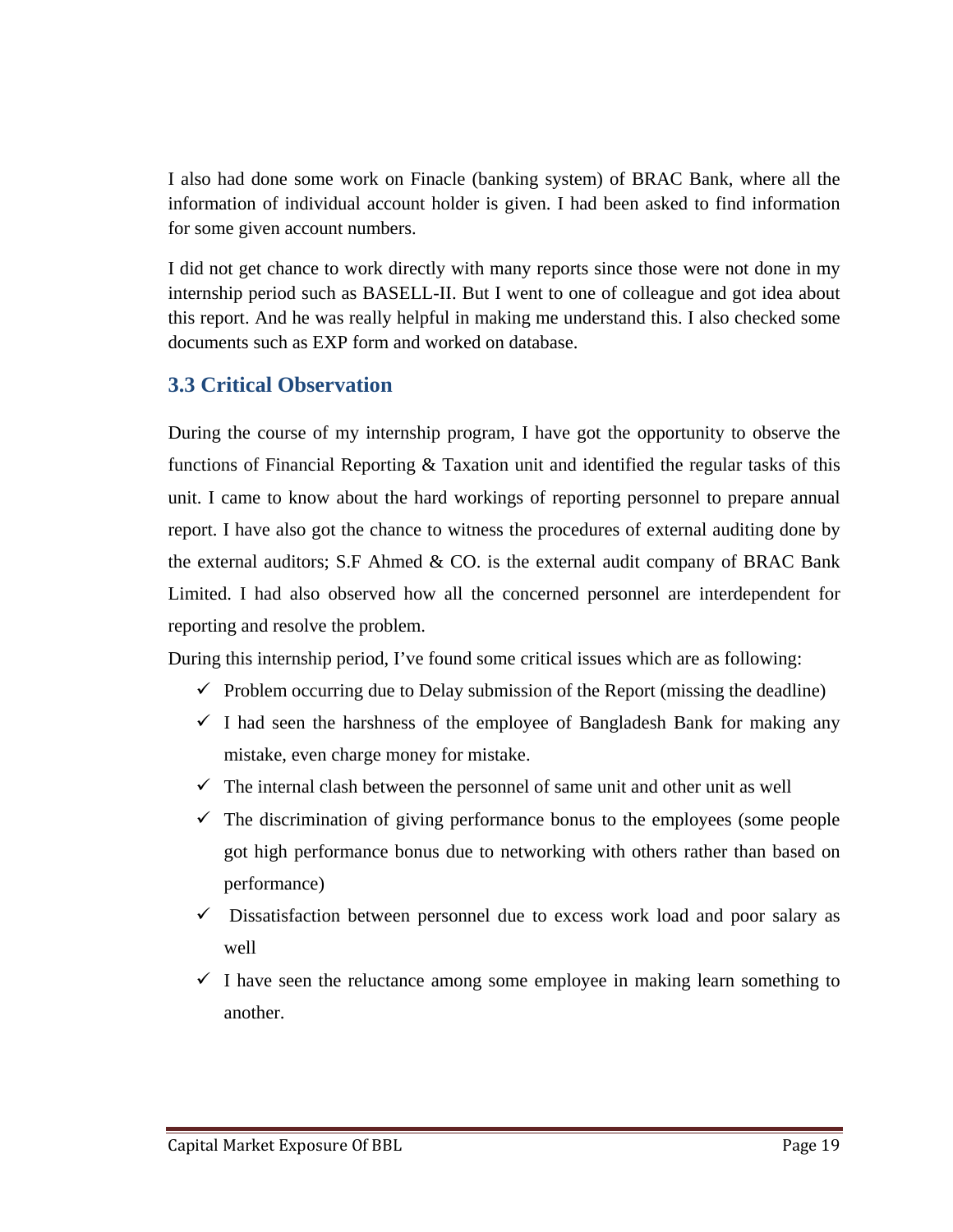## CHAPTER 4

# CAPITAL MARKET EXPOSURE **OF** BRAC BANK LIMITED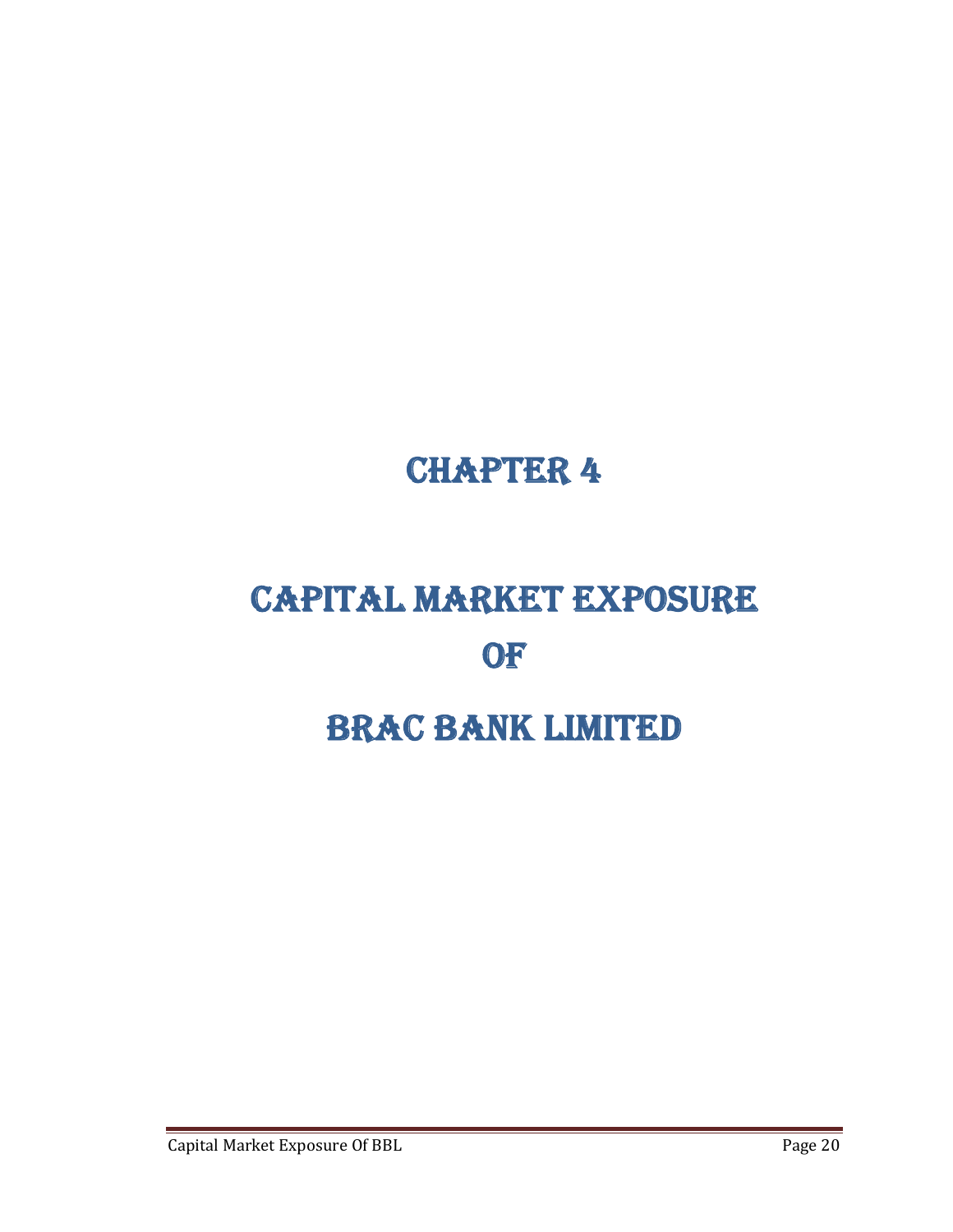Capital market is a mechanism to flow fund from the hands of small savers (individuals and institutions) at low costs to those entrepreneurs who do need fund to start business or to business. In the other words, capital market mechanism gives a part ownership of big companies/corporations to small savers like you and me. In simple term, it is a globally accepted scheme to share ownership of economic development with general public.

History of capital market: Capital market started in USA at Wall Street in 1653. 1t came to Mumbai, the commercial capital of India around 1890. However, investment in shares boomed in late 1970s. It took many years to come to the land, now comprising Bangladesh. The origin of stock market in Bangladesh goes back to April 28, 1954 when a stock exchange was formed under the name East Pakistan Stock Exchange Association at Narayanganj. Trading started in 1956. It was renamed East Pakistan Stock Exchange Ltd. Transferred to Dhaka in 1958 and again renamed Dhaka Stock Exchange Ltd in 1964.

Trading remained suspended during the Liberation War in 1971. The Dhaka Stock Exchange resumed operation in 1976 with nine listed companies as against 452 today. Capital market in Bangladesh got momentum with the establishment of Securities and Exchange Commission in 1994. A big wing was added to the capital market with the incorporation of Chittagong Stock Exchange on April 1, 1995. Operation of CSE started on October 10, 1995.

### **4.1 Capital Market Exposure of BRAC Bank**

Capital Market Investment has become a very lucrative sector for investment by banks around the world. In recent phenomenon in banking industry, this has particularly become important for banks to diversify their investment avenues and opportunities and generate alternate sources of revenues when banks can pour its liquidity in stock market for higher return.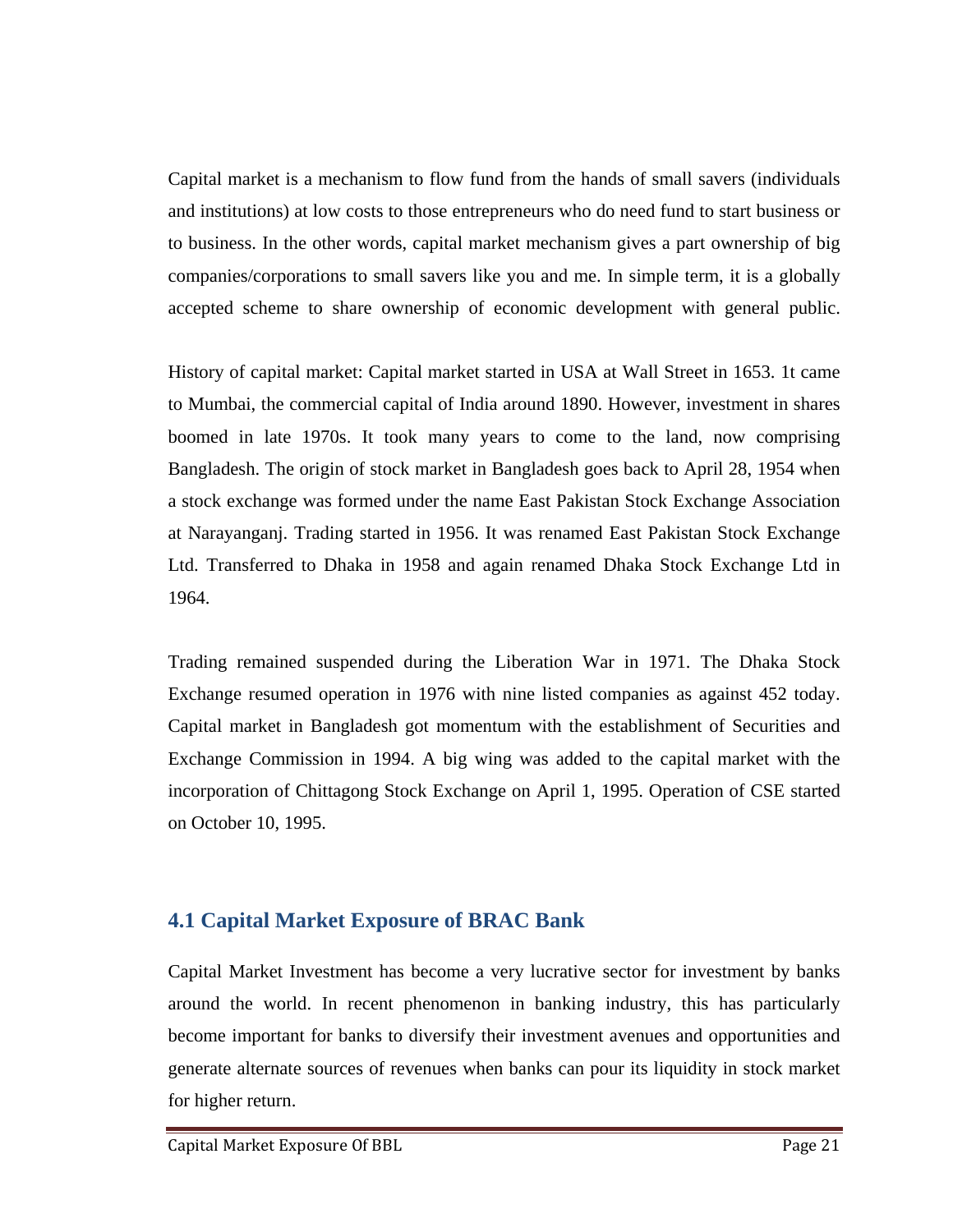The scope of the Capital Market Investment Policy would be to guide the investable fund under the umbrella of BRAC Bank limited , Treasury  $&$  FI division through BRAC Equity Partners Securities Limited to invest in securities, bonds & debentures of 'A' category rates companies (by DSE) for exploiting alternative investing opportunity and generating profit. The purpose of the Capital Market Investment Policy is to provide a framework within which Treasury  $\&$  FI would invest its funds to trade off its return with risks. The investment policy is prepared considering the risk factors and delegation of appropriate level of authority for effective management of this portfolio. Capital Market Investment policy would lay the framework of investment in Capital Market by BRAC Bank Limited. The objective is to earn maximum return by taking calculative risk.

A Capital Market Investment Committee (CMIC) would be formed to act as per the policy and limit set by the Board. Capital Market Trading Desk may be set under Head of Treasury & Financial institution and would act as per the decision of CMIC. CMIC or its delegated authority would comprise of the following:

- Managing Director & CEO (Chairman)
- Deputy Managing Director (Wholesale Banking)
- Chief Credit Officer
- Chief Financial Officer
- Head of Treasury & Financial Institutions
- Head of Corporate Banking
- Representative from Capital Market Trading Desk (Observer)

Managing Director & CEO or his/her delegated authority would head Capital Market Investment Committee. In case of absence of Managing Director & CEO, Deputy Managing Director (Wholesale Banking) shall chair tee Capital Market Investment Committee. There should be at least 3 (three) members to be present for the quorum of Capital Market Committee meeting and would set at least once in each month to review the balance and exposure. CMIC may invite expert from BRAC EPL/BRAC EPSL.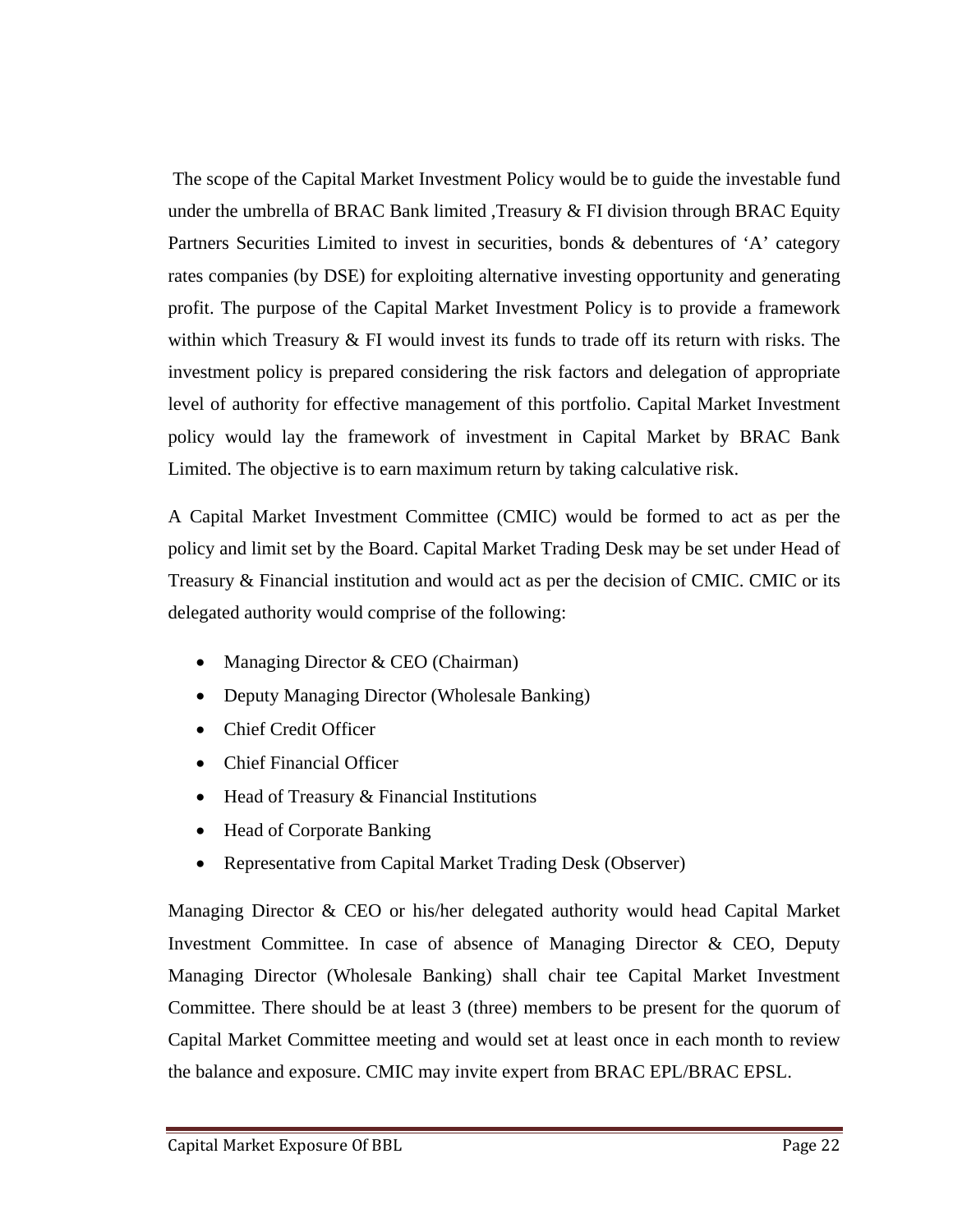At BRAC Bank Limited, managing of securities investment portfolio would be operated under the guidance of Head of Treasury & Financial Institutions. The concern desk would ensure close monitoring of the investment portfolio with BRAC EPL/BRAC EPSL. CMIC would allocate limit to Capital Market Trading Desk for day-to-day trading through Equity partners Securities Limited.

### **4.2 Separate Trading Desk and Operation Unit:**

Separate Trading Desk and Operation Unit would be placed in BRAC Bank Limited.

### *4.2.1 Capital Market Trading Unit:*

- Would maintain compliance with the market risk limit/policies and remain within their approved limits
- To carry out regular studies of trend in Securities market & inform to Head of Treasury & Financial Institutions and complied for immediate meeting of Capital Market Investment Committee.
- Would inform to CMIC of any shifts in strategy or industry segment that may necessitate within policy framework.
- Would seek approval from CMIC prior to engaging in any new industry and company.
- Would provide daily market update report to CMIC.

### *4.2.2 Capital Market Operations Unit (Mid Office and Back Office)*

- Would ensure the investment has been done as per Limits/Triggers
- Would ensure compliance with established policy and time to time instructions  $\&$ guidelines provided by regulators
- To undertake regular evaluation of securities as per guidelines of CMIC and regulators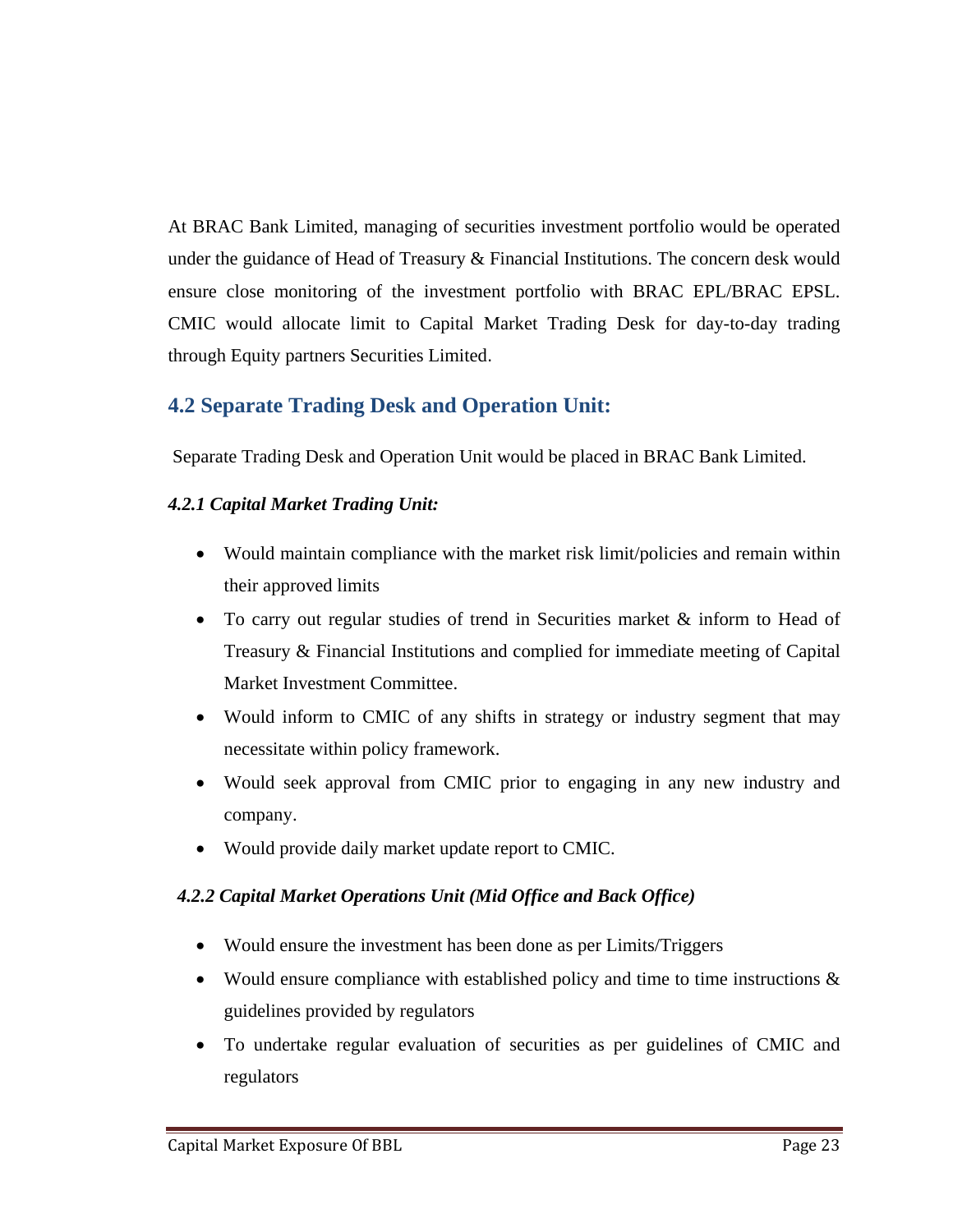- To keep proper records of Securities Investment Portfolio and Safe custody of Securities, Bonds and other related security documents
- To provide daily transaction and outstanding report to CMIC of Bank's Investments portfolio
- All the deals made over phone will be recorded in the voice Recorder

 Organization chart would be formed with the guidance of CMIC and the chart would be reviewed if felt necessary. The Capital Market Trading Desk would be reportable to the Head of Treasury & FI and the back office would report to the COO/CIO. Separate trading and operations unit would be placed in BRAC Bank Limited.

### **4.3 Rules and Responsibilities of Trading Desk and Operations Units**

Job description would be well defined and separated. Key roles and responsibilities of Trading Desk and Operations units would be as under:

### *4.3.1 Head of Treasury & Financial Institutions*

Would be responsible for all activities performed by Capital Market Trading Desk, responsible for financial strategy plan, trading business, setting individual dealer's positions and dealers adhere to all regulations, development of systems etc.

### *4.3.2. Dealer of Capital Market Trading Desk*

Responsible for trading of securities portfolio of BRAC Bank Limited, remain within all limit imposed by CMIC time to time, profitability of trading and maintain close co-ordination with BRAC EPL/BRAC EPSL to perform the job.

### *4.3.3 Financial Analyst*

Financial Analysis for investment would be done with the help of BRAC EPL/BRAC EPSL Research unit. This would ensure returns on investment portfolio to maximize return this policy. Financial analysis based on through understanding of risk elements, market dynamics and input to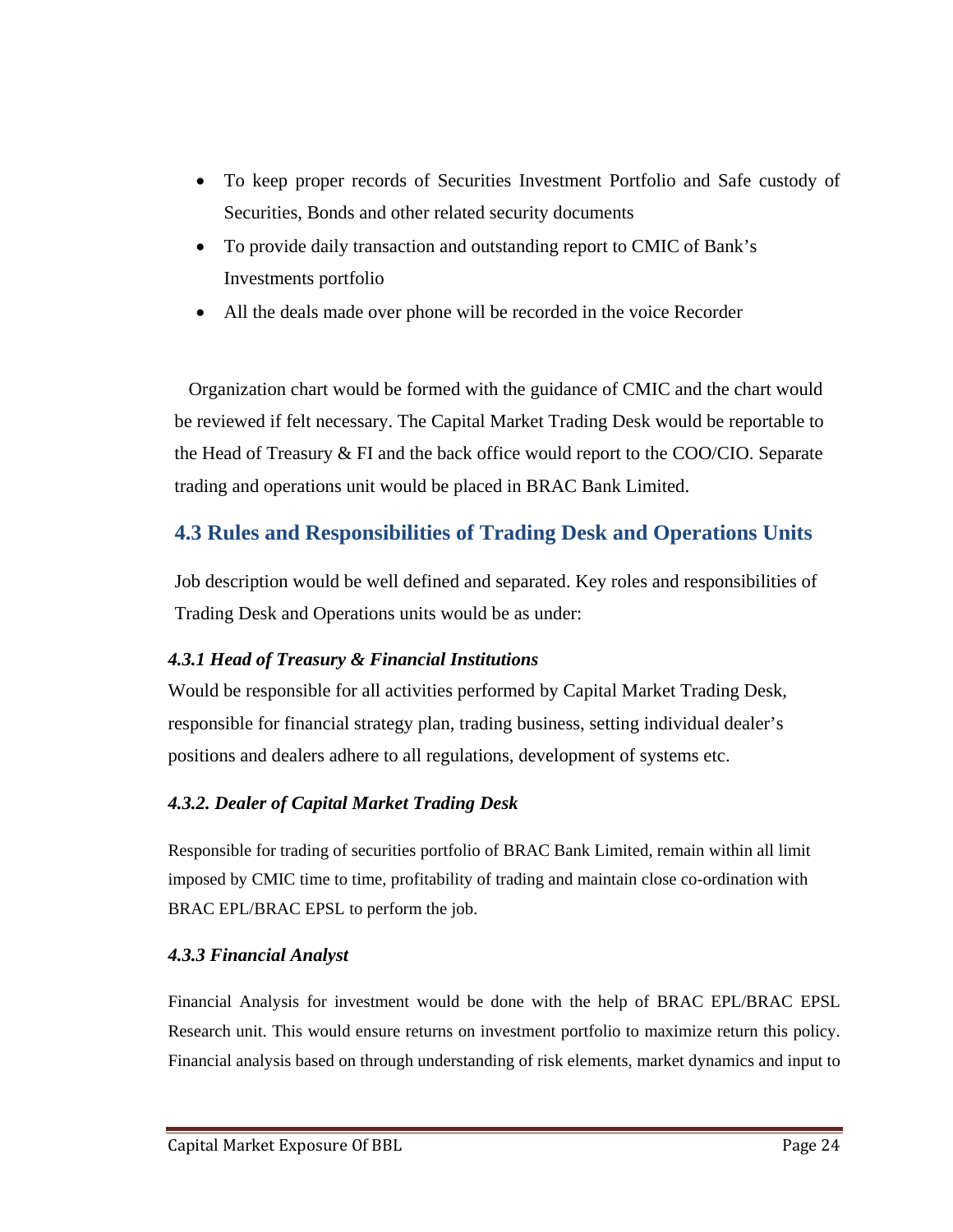Head of Treasury & Financial Institutions and report submit to CMIC on weekly/monthly/quarterly/yearly basis.

Operations would be responsible for ensuring of compliance of policy  $\&$  process such as settlement of transactions, limit monitoring, and record keeping. Manager, Capital Market Operations will report to Head of Banking service, perform accounting, operational or monitoring functions and have the primary responsibility to carry out the functions.

 Capital Market Investment Desk and Operation personnel would be guided as per their job description.

- $\checkmark$  Restriction for Capital Market Trading Desk:
- Own account trading
- Regulatory reporting
- Pass any accounting entries
- $\checkmark$  Restriction for Operations:
- Own account trading
- Investment decisions

Personnel engaged in day-to-day operations of stock and securities trading, back office personnel who are settling on trades, should always refrain themselves from disclosing any information regarding the maintained portfolio and executed trades. Head of Treasury & FI and Head of Banking Services would ensure the confidentiality of information from their end. Lastly any management report will only be restricted to Capital Market Investment Committee.

### **4.4 Risk Factor**

A number of risk elements would need to be considered while managing security investment portfolio. The important risk issues are as follows: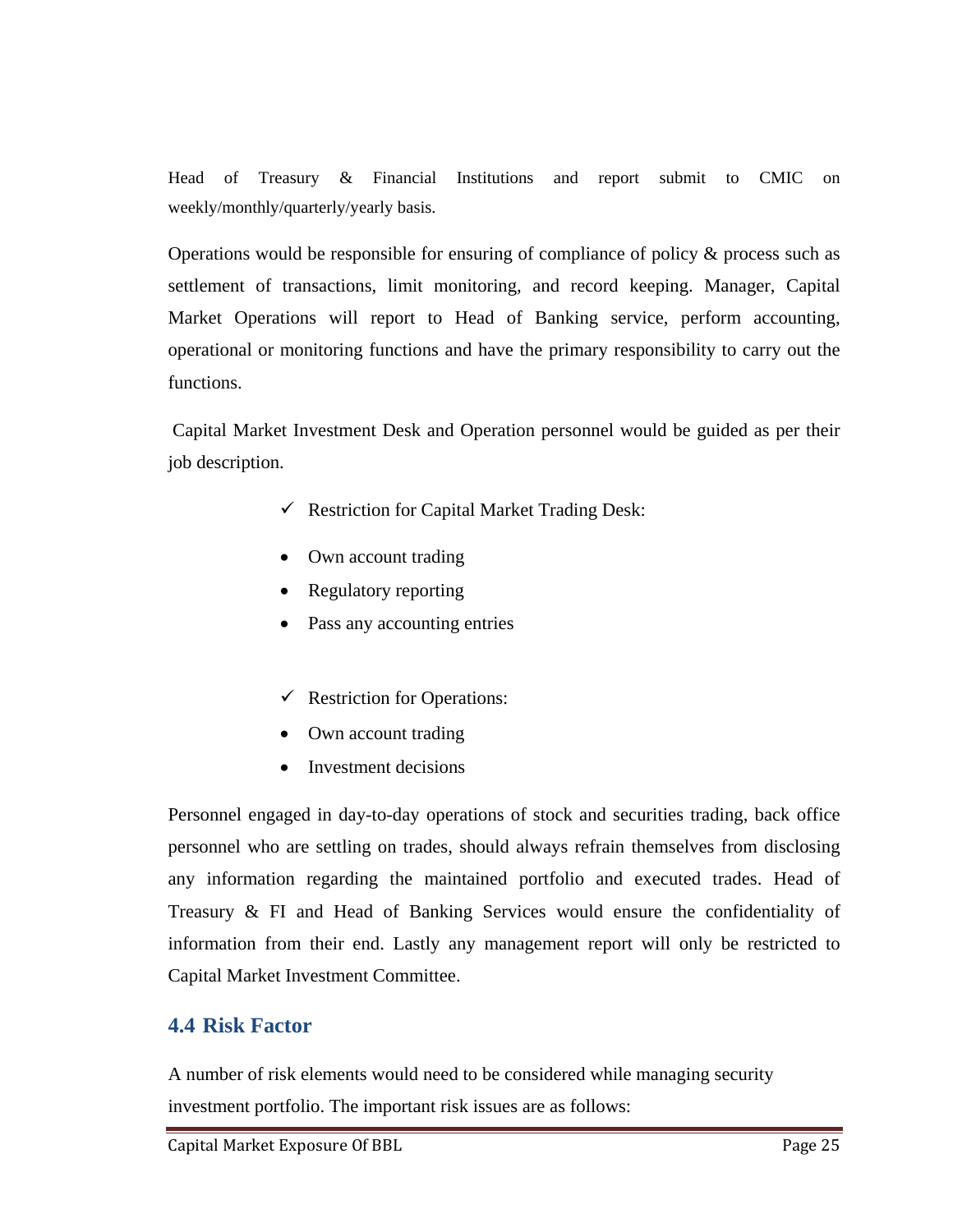### *4.4.1 Investment Risk*:

Investment risk arises from an industry and company's failure to continuity of their business. The industry and company's risk would be calculated from their latest financials & market information and any investment proposal would be approved from Capital Market Investment Committee.

### *4.4.2 Liquidity Risk:*

Liquidity risk is the risk that a given security or asset cannot be traded quickly enough in the market to prevent a loss or make the required profit.

### *4.4.3 Price Risk:*

Price risk is the prime risk to be considered in the trading of securities. Any price movement would be monitored and reconciled with BRAC EPSL/BRAC EPL to generate maximum gain from this portfolio and to avoid or minimize any unforeseen loss.

### *4.4.4 Market Risk:*

Secondary market is considerably moved with the market forces. Any market movement would be monitored and informed to Head of Treasury & Financial Institutions instantly for further course of action of our exposure.

### *4.4.5 Regulatory Risk:*

The risk associated with the potential for laws related to a given industry, country, or type of security to change and impact relevant investments.

### *4.4.6 Economic Risk:*

Economic risk is closely related to political risk as government decisions impacting the economy may also affect an investment. When central bank may raise interest rates or the legislature may raise taxes, and this may result in economic condition impacting an investment.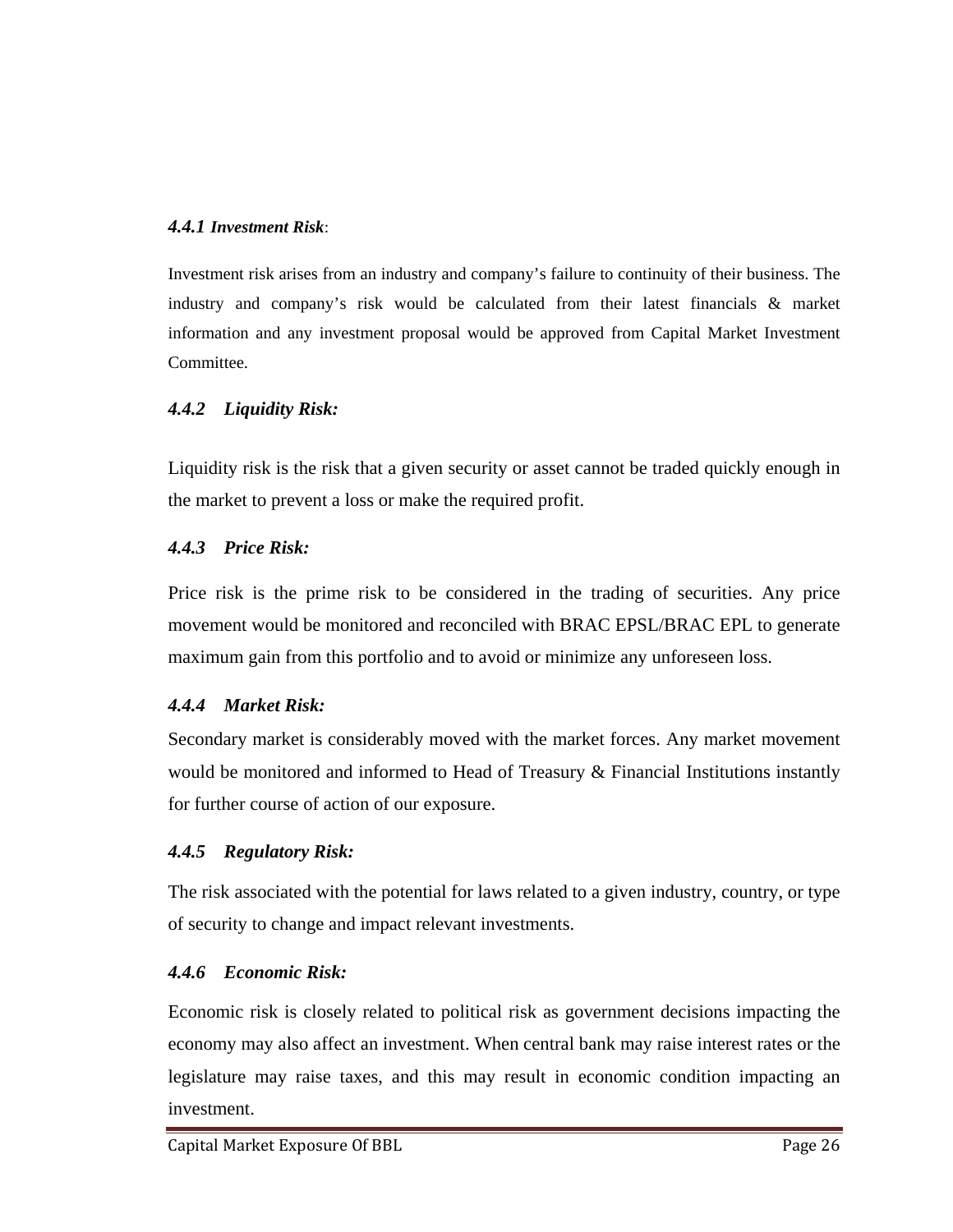### *4.4.7 Management Risk:*

The risk of loss due to incompetent management. That is, if a money manager consistently makes bad investment decision for a fund or portfolio, there is a substantial risk that investor will lose money. Alternatively, the managers of an individual publiclytraded company may choose to suspend its most profitable operation and invest in unprofitable ones. This may result in a loss to shareholders.

### **4.5 Analysis of CMIC**

The Capital Market Investment management operation is managed by a team of investment professionals and is guided by CMIC. CMIC would continuously review the security portfolio selection process to ensure compliance with the objective set out. In addition, it will pay special attention to the all regularity guidelines on investment as given from time to time and it will also review the portfolio periodically to assess liquidity position and evaluate the risk parameters and would, from time to time, redesign the portfolio. In performing its critical functions, the Committee may conduct at least 3(three) types analysis:

### *4.5.1 Fundamental Analysis:*

Fundamental analysis concentrates on macroeconomics, industry and company specific research analysis. This analysis combines valuation techniques, comparative performance analysis of the security, company, industry & market.

### *4.5.2 Technical Analysis:*

Technical analysis is the process of analyzing a security's historical prices in an effort to determine probable future prices. This is done by comparing current price action (e.g. current expectations) with comparable historical price action to predict a reasonable outcome. Although The price of a securities are always determined by the financial performance of stock and industry, Technical analysis captures the price movement of the market index and individual stocks to provide buy-sell or entry-exit signals.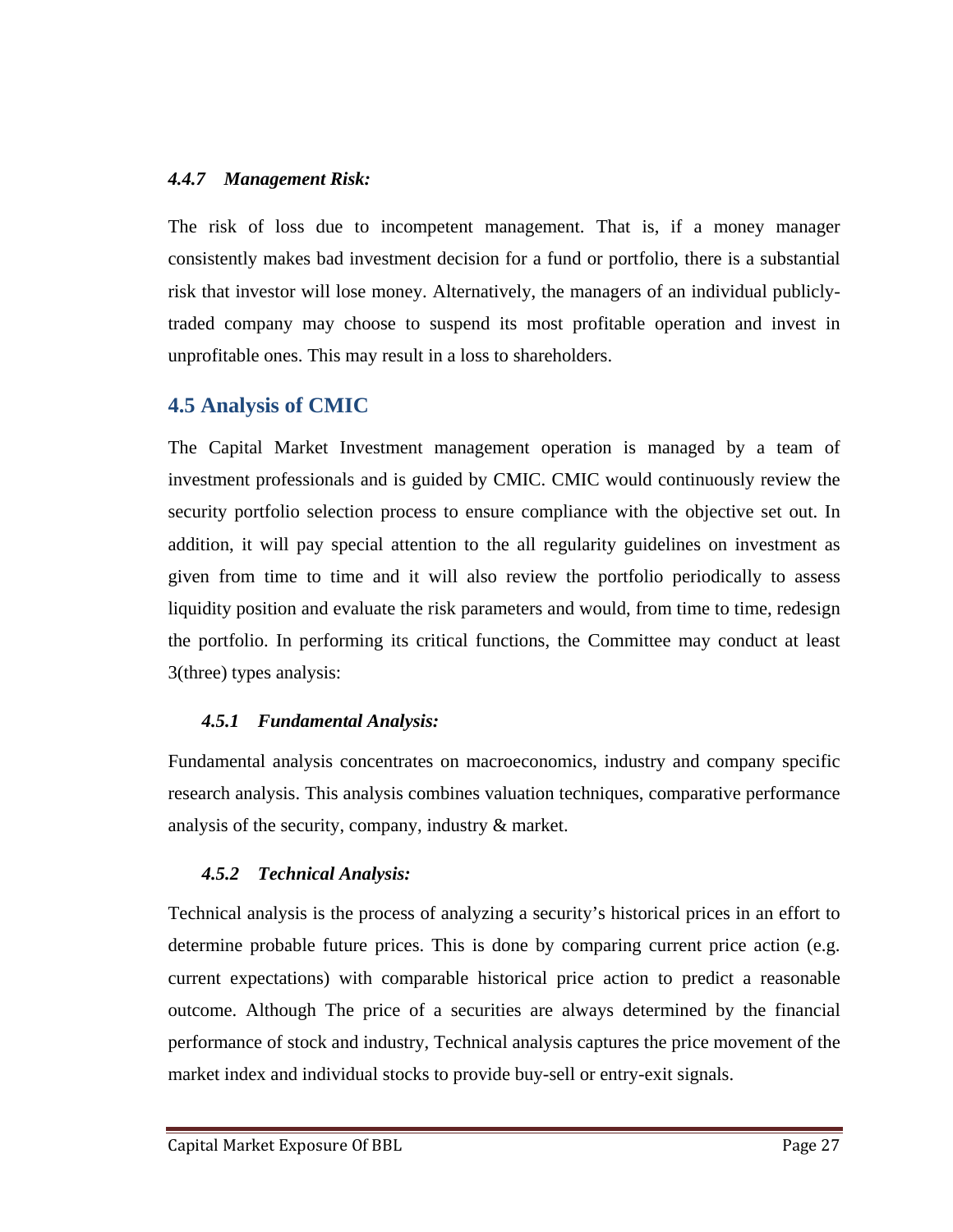Two most important parameters for technical analysis are:

- $\checkmark$  Price Movement
- $\checkmark$  Volume Traded

### *4.5.3 Risk Analysis:*

Risk analysis measures and monitors the various risks at the portfolio level. The main task is to reduce unsystematic risk by diversifying the portfolio adequately & efficiently. The outputs of these are then combined to generate the optimum portfolio, which will provide the highest return at given levels of risk. All the above analyses would be done with the help of BRAC EPL/BRAC EPSL Research unit.

### **4.6 Steps Followed in Investment Process Are Given Bellow:**

### *4.6.1 Universe Selection*

The first step of investment process begins with identifying the universe of stocks.

### *4.6.2 Focus List*

The universe of stock is then narrowed down to build a prospective focus list. This step is usually done in phases. The first phase involves narrowing down the list through a filtering process. The second phase involves narrowing the list further through the fundamental research inputs.

### *4.6.3 Economy & Industry Analysis*

It involves analysis of macroeconomics trends, analysis on broad market indices, analysis of fund flow trend to formulate sector biases and sector allocations.

### *4.6.4 Company Analysis*

This step involves a combination of individual company & security analysis based on multiple parameters, including ratio analysis based on both audited annual report & unaudited quarterly reports, Z score, company valuation, qualitative analysis to identify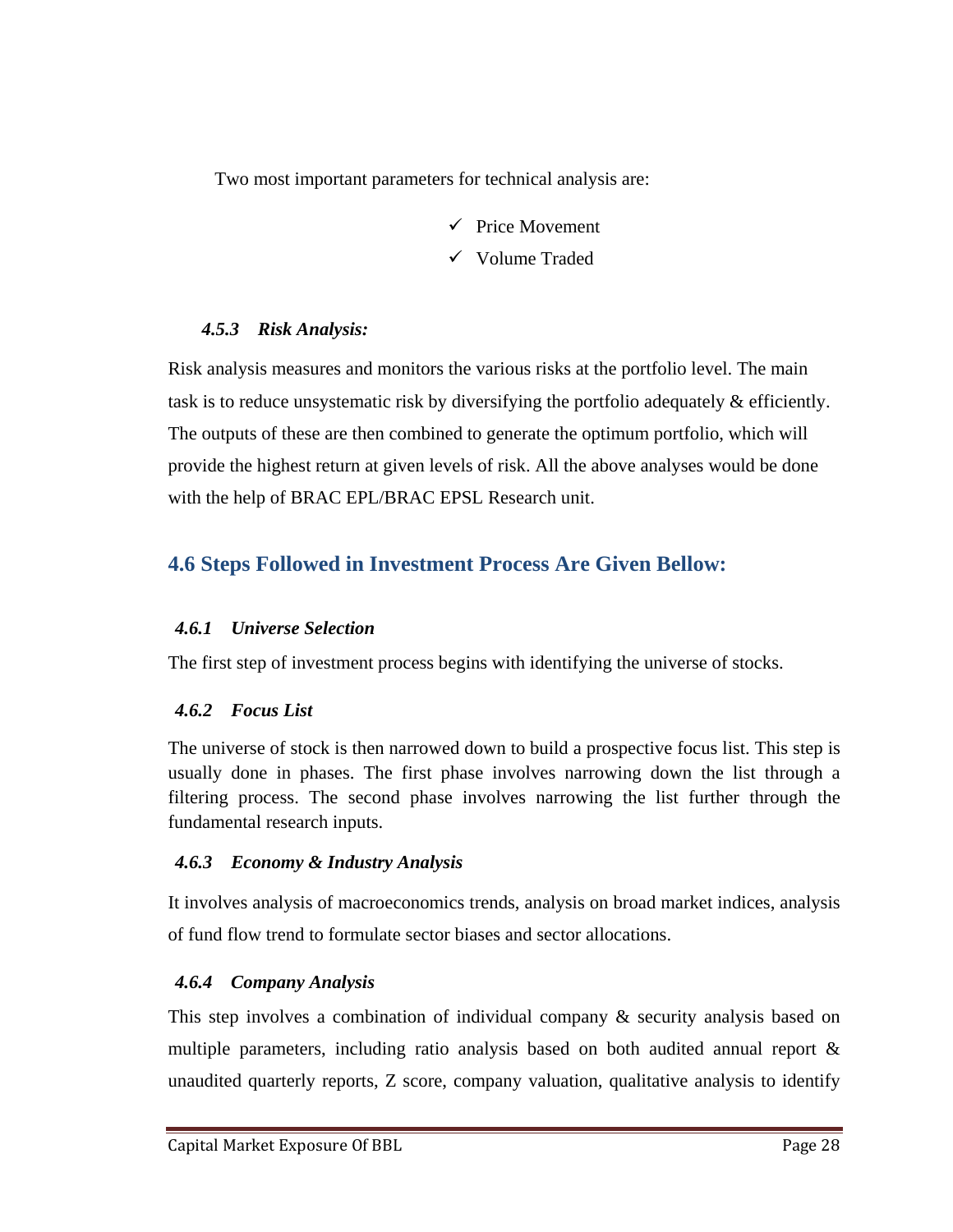business trends, competitive outlook and corporate management. These analyses could be supplemented by company visits and information exchange with management.

### *4.6.5 Securities Selection*

A list of securities would be selected after company analysis for investment in short, medium and long term basis.

### *4.6.6 Portfolio Construction*

The next step is to create an optimum portfolio with the goal of maximizing returns and minimizing risk.

### *4.6.7 Risk Management*

This step applies the Pre –determined position limits to the portfolio, limiting sector exposure and individual stock exposure. Maintaining lower volatility is also an important concern: to this end, beta adjustment and other sophisticated risk analysis. Various risk elements would be considered while choosing investment vehicle. The important risk issues to be considered are investment Risk, Price Risk and Market Risk etc.

### *4.6.8 Rate Appropriateness*

All security trading has to be dealt at market rate. Any non-execution of sale or buy order provided by the trader should be reported to the Chief Trader/HOT.

### *4.6.9 Trade Execution*

A combination of quantitative strategies and market information would be considered for the trade executions. To this end, there is a panel of brokers to execute its trades in an efficient and confidential manner. Beneficiary Owners (BO) account will be maintained with Equity Partners Securities Limited for Capital Market Trading Purposes.

Delegation of different levels authority for investment decision decided by the CMIC and delegated authority performed under the guideline of CMIC.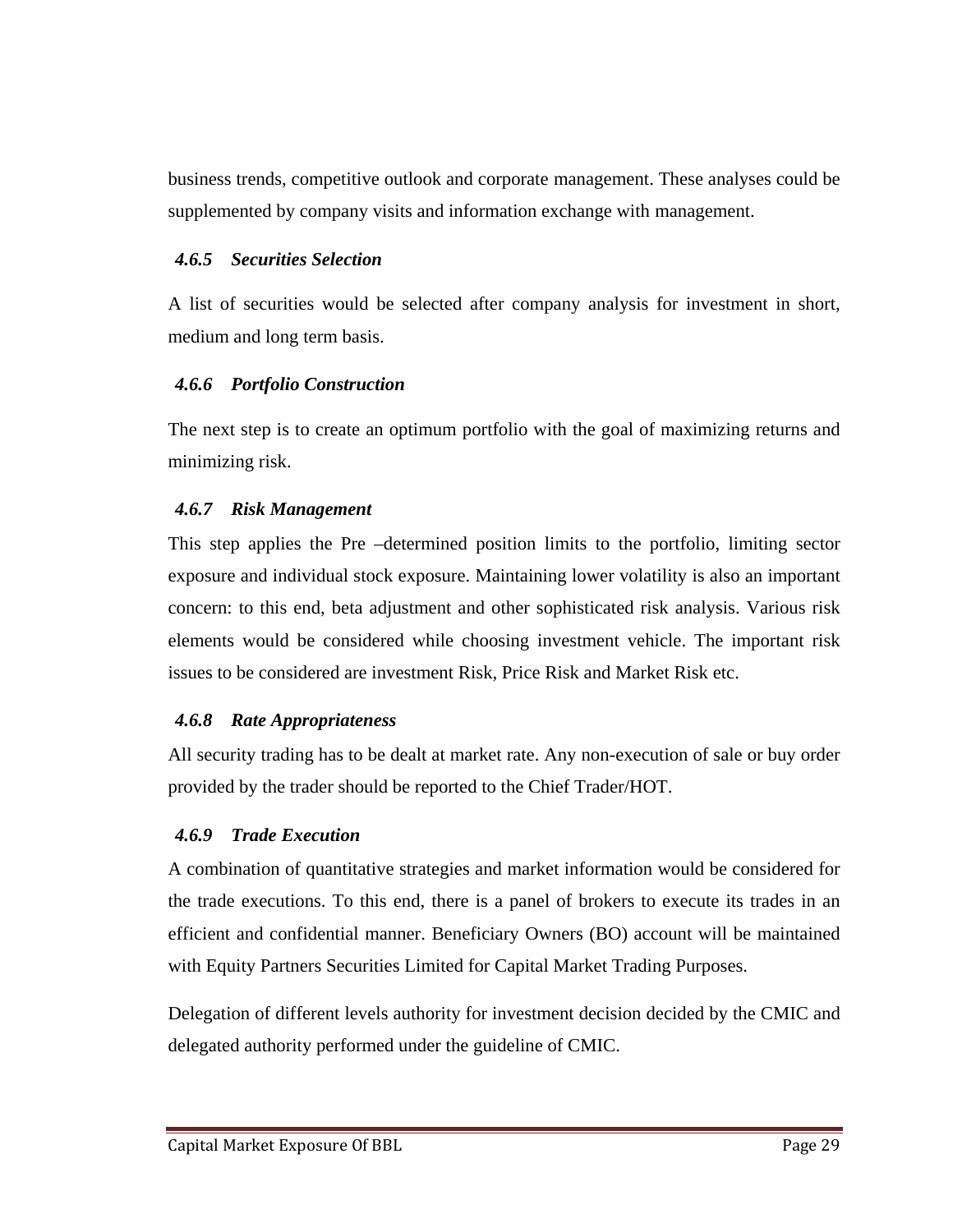### **4.7 Accounting & Record Keeping**

### *4.7.1 Investment Recognition*

It includes cost of investment plus commissions charges, such as brokerage fee & other fees. If an investment is acquired by the issue of Securities or in exchange for another asset, the investment cost is the fair value (revalued amount) of the securities issued or the securities given up. Necessary accounting principles should always be considered for generating all necessary accounting entries.

### *4.7.2 Recognition of Income & loss*

Return on Investment could be generated from receipt of dividends, coupon and capital gain and would be considered of there is any positive cash flow from buying and selling of securities. For fixed income securities coupon receipts may be accrued at the end of each month. For generating accounting entries all necessary accounting entries & principles always be considered.

### **4.8 In Amount Capital Market Exposure of BRAC Bank Limited**

In BDT Crore

|                                | 2009   | -2010         | -2011 |
|--------------------------------|--------|---------------|-------|
| <b>Capital Market Exposure</b> | 450.63 | 397.76 514.54 |       |

Table 4.1 Total capital market exposures of BBL for last 3 years

In last 3 years, Capital market exposure of BRAC Bank is highest in 2011.

The common components of Capital Market Exposure of BRAC Bank Limited are:

- a) Own Portfolio
- b) Loan to own subsidiary/subsidiaries
- c) Loan to others for merchant banking and brokerage activities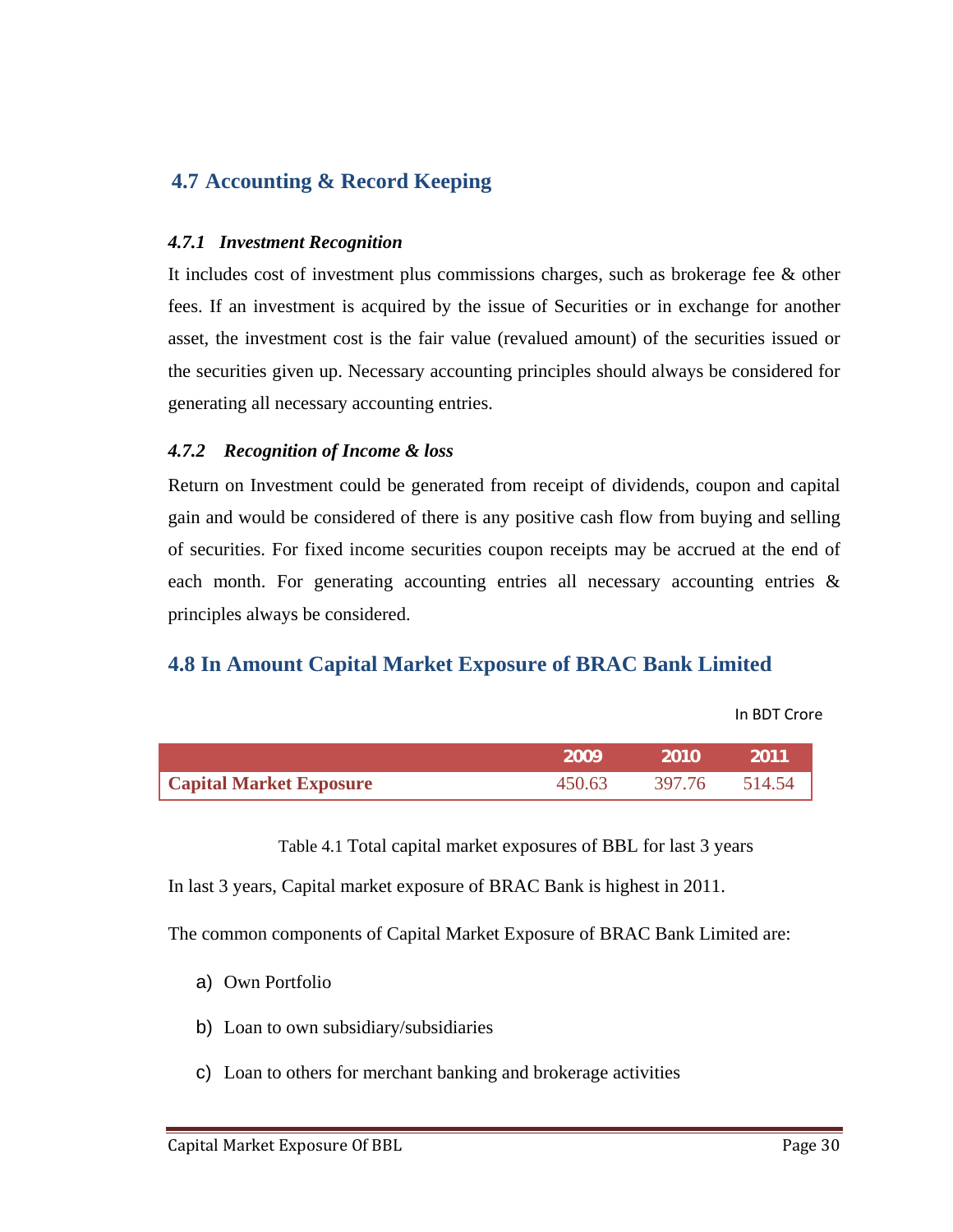**a)** Under own portfolio BRAC Bank invest on Share, Debenture & Bond and Mutual Fund Unit. For last 3 years the amount of these criteria are:

|                             | 2009 | 2010                 | 2011  |
|-----------------------------|------|----------------------|-------|
| <b>Share</b>                |      | 283.51 222.76 192.19 |       |
| <b>Debenture &amp; Bond</b> | 4.47 |                      | 5.05  |
| <b>Mutual Fund Unit</b>     | 2.02 |                      | 72.29 |
| <b>Total</b>                |      | 290.00 222.76 269.53 |       |

In BDT Crore

Table 4.2 Own Portfolio of BBL

Here, we can see that holding of share is a large amount in 2009 compare to 2010 and 2011. On the hand, it is showing a huge amount of investment in 2011 for Mutual fund. From this table we also can conclude that BRAC Bank does not invest much on Debenture and Bond.

**b)** Under Loan to own subsidiary/subsidiaries BRAC Bank give loans to BRAC EPL Investment limited and BRAC EPL Stock Brokerage LTD. For last 3 years the amount of these criteria are:

### In BDT Crore

|                                     | 2009   | <b>2010</b>          | 2011  |
|-------------------------------------|--------|----------------------|-------|
| <b>BRAC EPL Investment limited</b>  |        | 60.62 105.00 170.00  |       |
| <b>BRAC EPL Stock Brokerage LTD</b> | 100.00 | 20.00                | 25.00 |
| <b>Total</b>                        |        | 160.62 125.00 195.00 |       |

Table 4.3 Loan to own subsidiary/subsidiaries of BBL

From this table we can say that the total outstanding loan for BRAC Bank own subsidiaries is highest in 2011.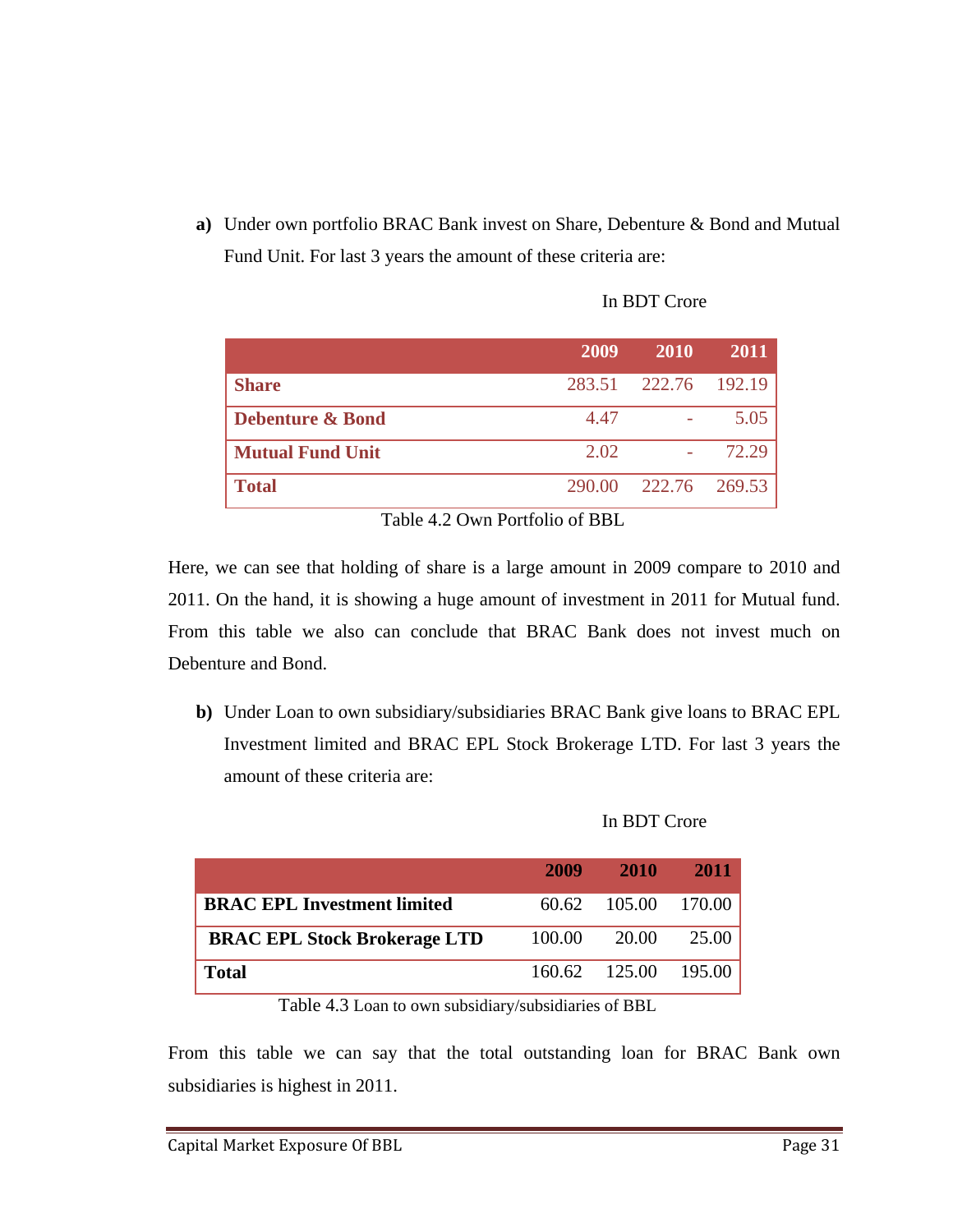**c)** Loan is provided to GREEN DELTA SECURITIES LIMITED and APEX Investment Limited as loan to others Merchant banking or brokerage activities. The loan amount for these criteria of last 3 years are given below:

### In BDT Crore

|                                   | 2009 | 2010  | 2011  |
|-----------------------------------|------|-------|-------|
| <b>GREEN DELTA SECURITIES LTD</b> |      | 25.00 | 25.00 |
| <b>APEX Investment Limited</b>    |      | 25.00 | 25.00 |
| <b>Total</b>                      |      | 50.00 | 50.00 |

Table 4.4 Loan to others for merchant banking and brokerage activities

From the above that, it is found out that the outstanding loan to others Merchant banking or brokerage activities is equal in 2010 and 2011. And there is no investment in 2009.

### **4.9 Review of Policy**

As per BRPD Circular No. 14 dated  $25<sup>th</sup>$  June 2003, provision should be made, for all investments traded in stock exchange having any diminution value of investment after revaluation.

As per BRPD Circular No. 25 dated  $25<sup>th</sup>$  June 2003, all investments in shares and securities should be revalued at the year end. The traded stocks and securities should be revalued at the market price of the stock exchange.

Regulatory report and internal report to management will be provided according to the circular and requirement respectively. Treasury Operation shall provide all the report to all relevant regulatory bodies as per their requirement.

The policy would be reviewed by CMIC as and when required and affect any changes if the committee feels necessary. Also all rules, regulation and guidelines from the regulatory bodies are subject to change and the policy will be governed by the updated rules, regulation and guidelines.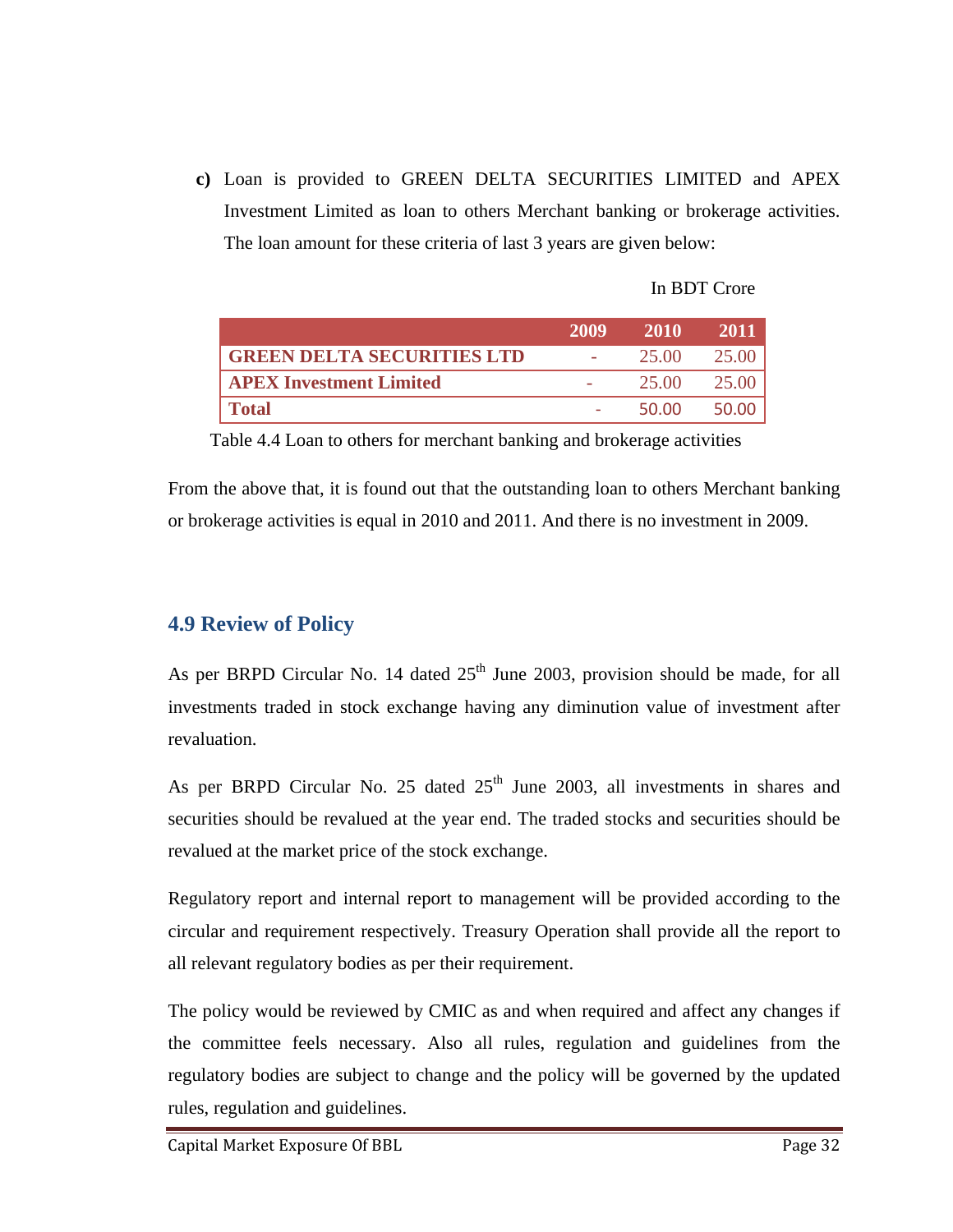## CHAPTER 5

# SHARE HOLDING & CAPITAL MARKET EXPOSURE FOR BANK-INDUSTRY IMPOSED BY BANGLADESH BANK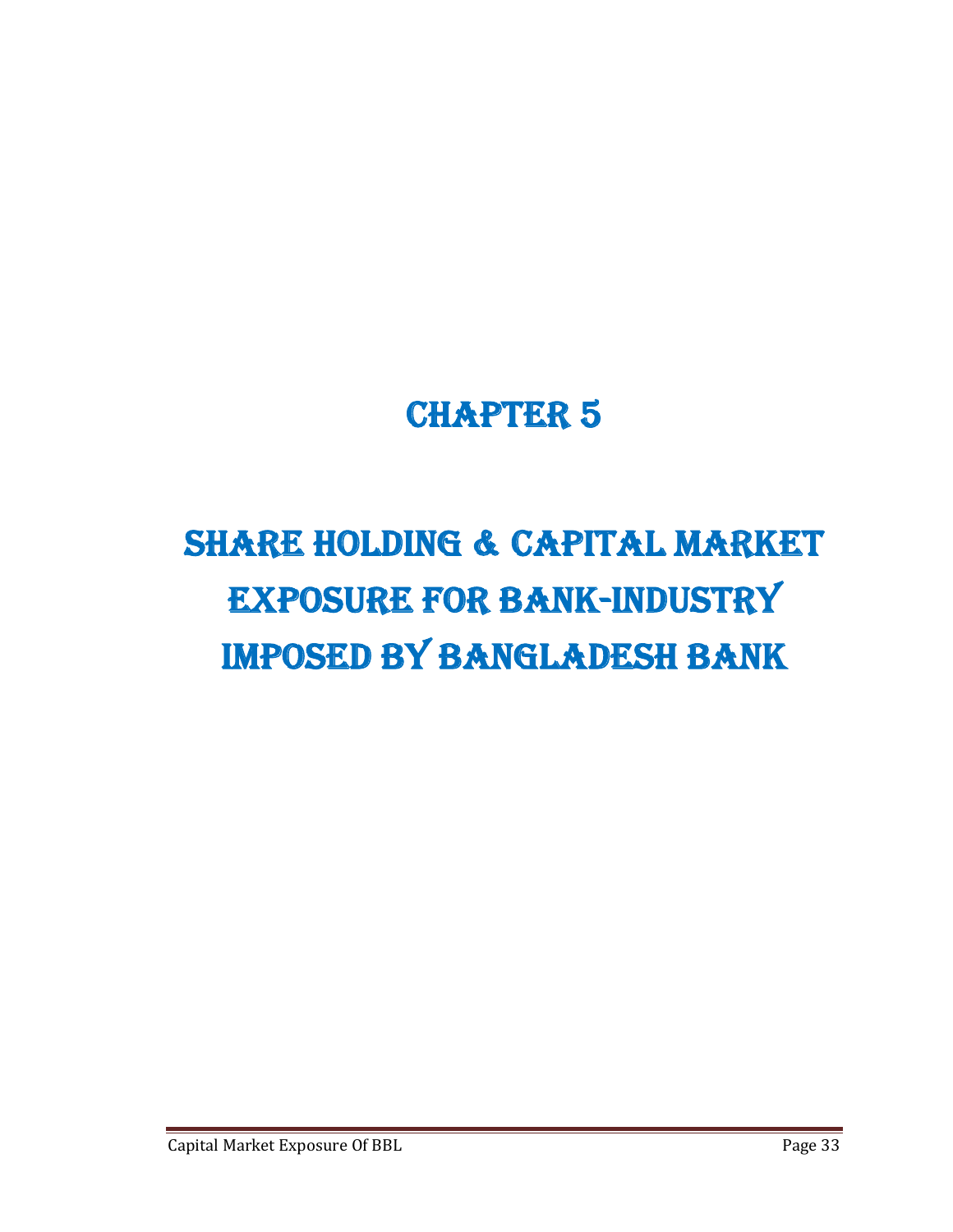### **5.1 Rules of the Central Bank of Bangladesh**

No scheduled bank shall directly engage in share brokerage or merchant banking activities from 1/10/2010.

Banks shall have to establish separate subsidiary company or companies to carry out share brokerage or merchant banking activities. Banks have to comply with the requirement of maintaining two limits regarding Share holding and Capital market exposure.

The limits are applicable only for the banks and not for the subsidiary company/companies established for share brokerage or merchant banking activities.

### **Limits:**

### $\checkmark$  Share holding limits

Individual- 30% of the paid up capital of the investee or 30% of the paid up capital and reserve of the investor bank whichever is lower.

Overall - 10% of the total liabilities.

### $\checkmark$  Capital Market Exposure Limit

10% of the total liabilities can be invested on capital market. Banks shall maintain the individual and overall limits of holding of shares of other companies by way of own investment, liened against some claims or under custody as prescribed in the section 26(2) of the Bank Company Law, 1991.

### **5.1 Share holding limits**

### *5.1.1 Components which are included in Share Holding are:*

Shares of different companies (listed in the stock exchange or non-listed) which is purchased by the bank under its own portfolio.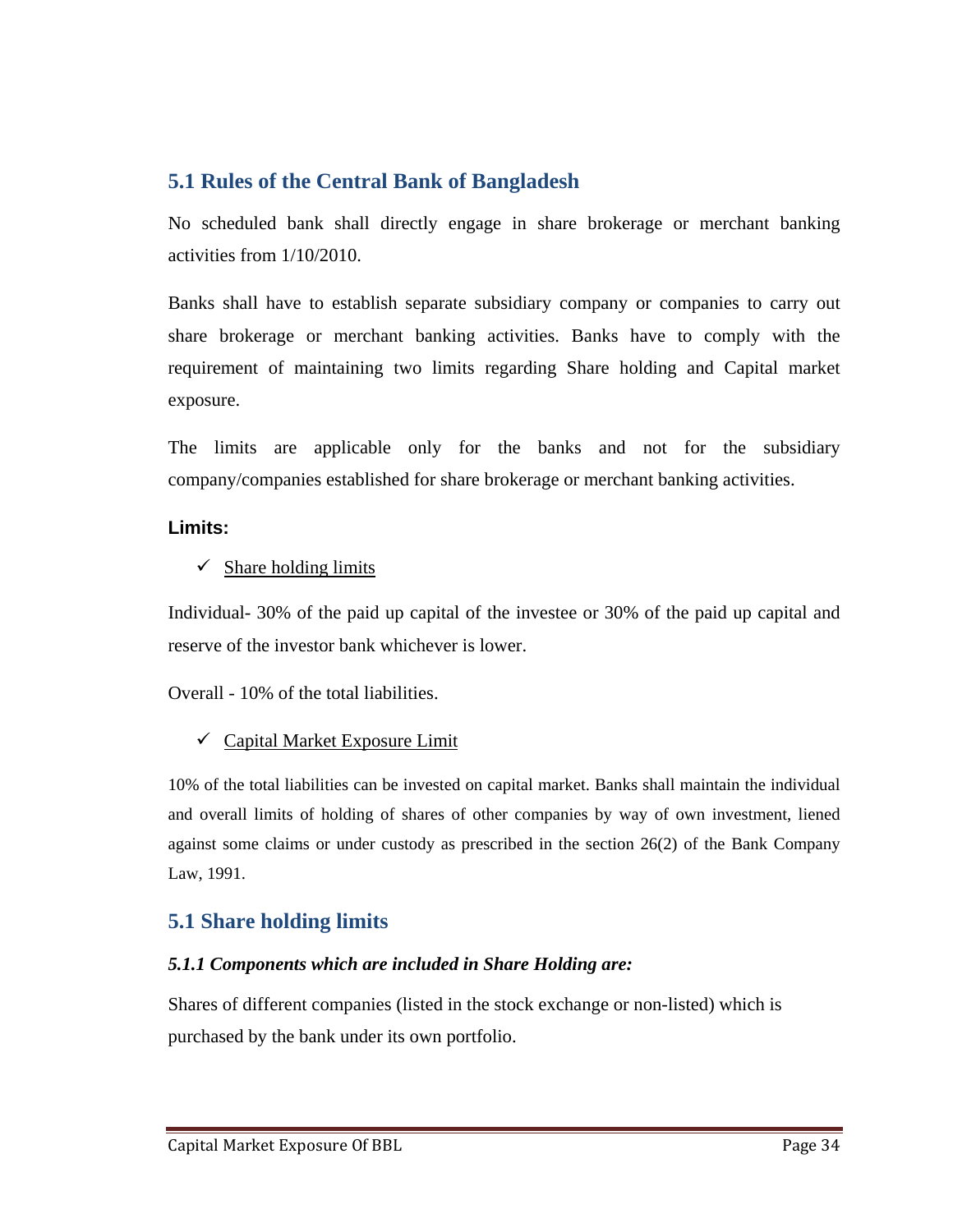Some points to be remembered about Share Holding Limit:

- $\checkmark$  Holding of Share means holding of shares only. It does not include bond, debenture or mutual fund unit.
- $\checkmark$  Values of holding shall have to be determined by using the market value of the share.
- $\checkmark$  In case of non listed share, the cost price would be the market value.
- $\checkmark$  The total liabilities will be determined as of the last base dates i.e. end of March, June, September and December.
- $\checkmark$  At the time of purchase of a share from the secondary market for own portfolio, a bank should calculate its holding limit for that individual share and the position of the overall holding limit considering the market value i.e. the cost price of that share.
- $\checkmark$  While taking shares as collateral for loans, banks should ensure that value of the collateral does not exceed the holding limit for that individual share and the position of the overall holding limit.
- $\checkmark$  Banks should mark to market all the shares (held under own portfolio, liened and custody) everyday and should ensure that both the individual and overall share holding limits are maintained under the new market value.
- $\checkmark$  By establishing a separate subsidiary company for share trading banks can take the opportunity for better investment management.

### *5.1.2 The calculation for holding limit for a single share given below:*

Suppose bank A wants to buy shares of company B. The following information is available:

Paid-up capital of company B is Tk. 1000 m.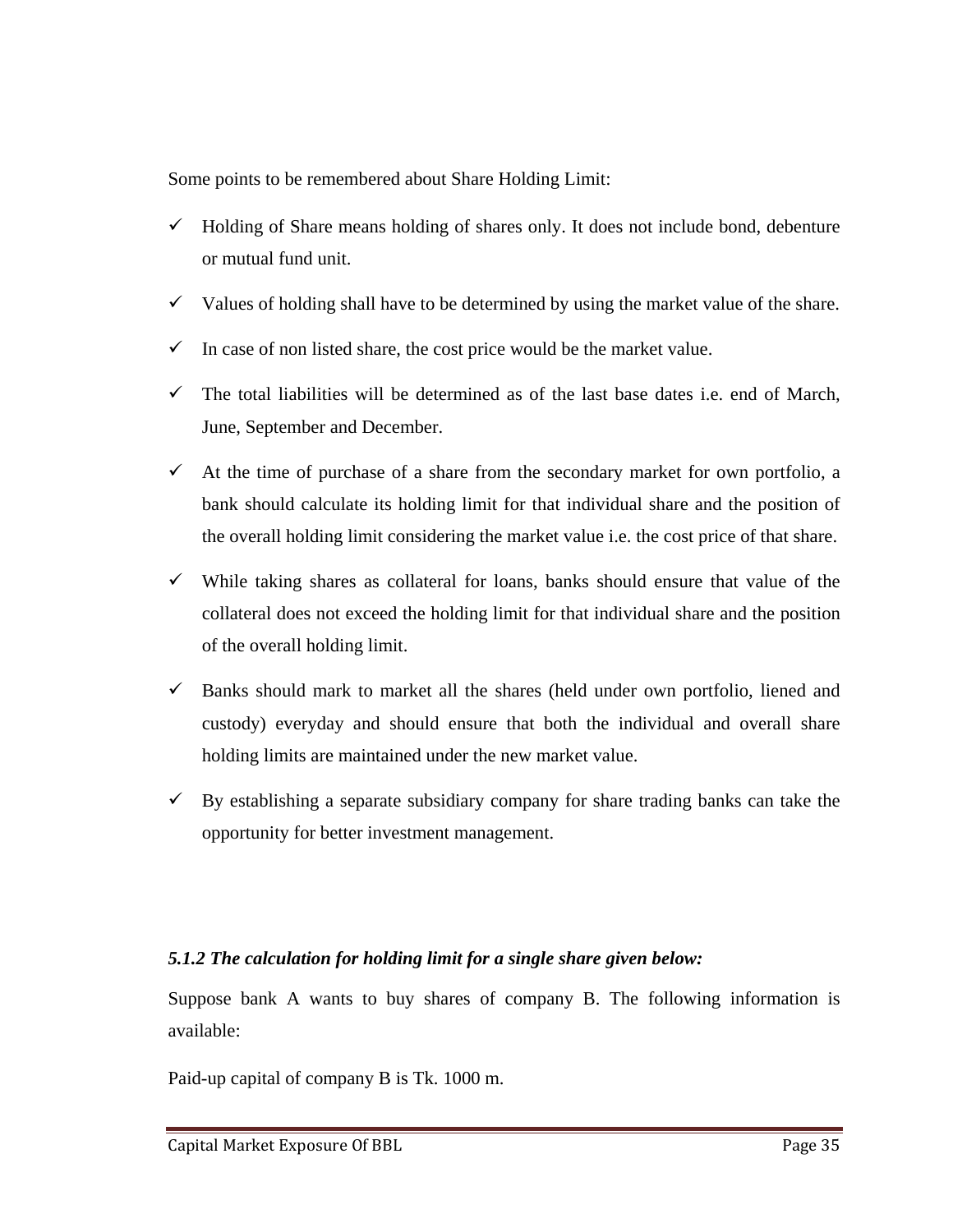Paid –up capital and reserves of bank A is TK. 6000 m.

Face value of per-share of company B is TK. 100 and market value per-share is Tk. 600

So the determination of the individual holding limit:

30% of the paid-up capital of company  $B = TK$ . 1000m\*30% = Tk. 300m

30% of the paid-up capital and reserves of bank  $A = Tk$ . 6000m  $*30\% = 1800$ m

Now shares of company B worth Tk. 300m is the highest amount that bank A can hold ( by the way of ownership, custody or lien) in.

So bank A can buy Tk.  $300m/Tk$ .  $600 = 500000$  no. of shares.

### **5.2 Capital Market Exposure Limit**

Banks total exposure in capital market will be limited to 10% of it's Total Liabilities.

 Banks shall have to follow single borrower exposure limit while giving loan facilities to their subsidiaries and others for merchant banking or brokerage activities.

Total Liability

Let us consider the balance sheet equation –

Assets= Liabilities + Shareholders' equity

Then, Liabilities  $=$  Assets  $-$  Shareholder's equity

 10% of these Liabilities is the limit for total share holding as well as capital market exposure.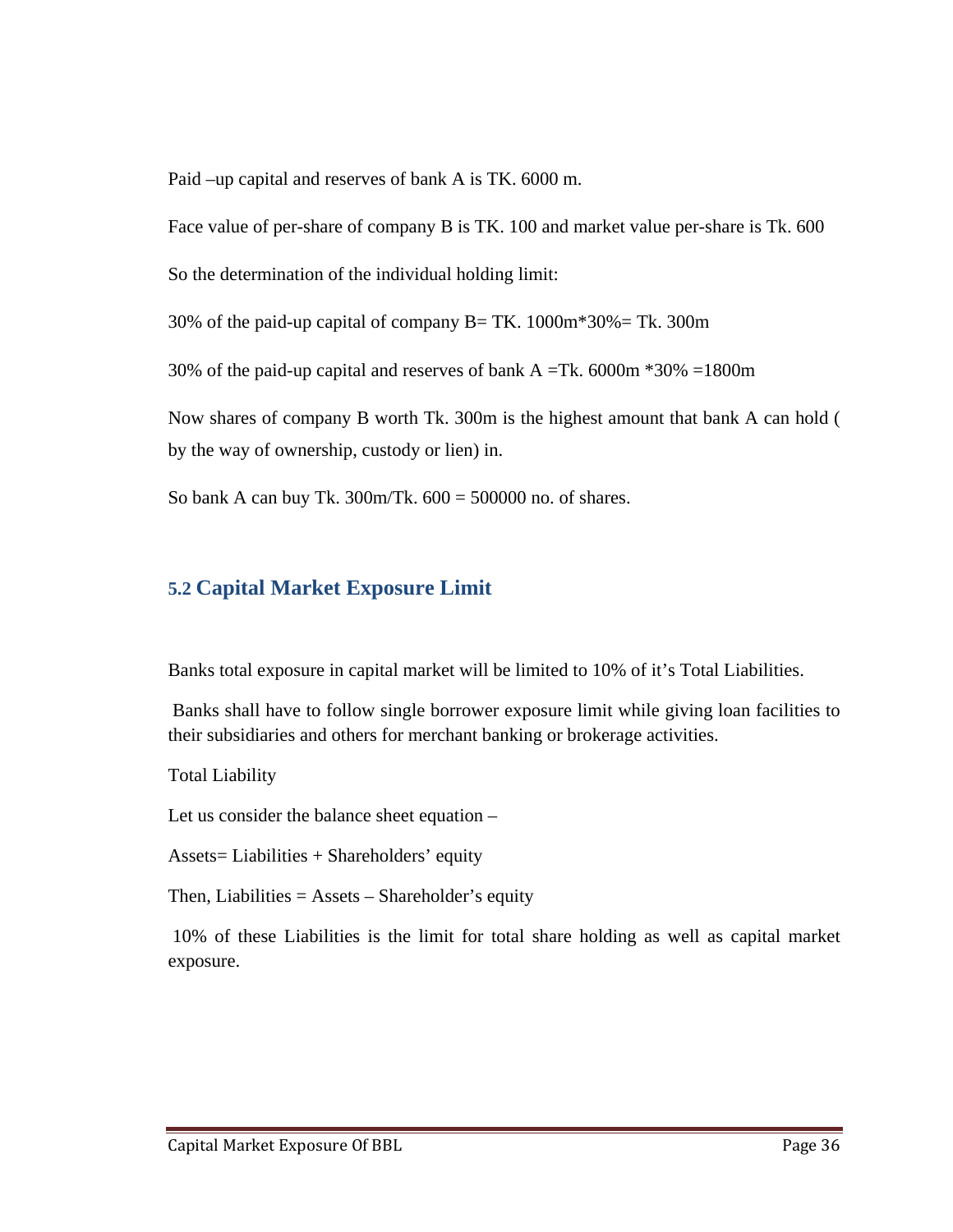### 5.2.1 BRAC Bank Investment out of its total liabilities

| BRAC Bank investment on its total liabilities for the 3 years: | (in BDT crore) |
|----------------------------------------------------------------|----------------|
|----------------------------------------------------------------|----------------|

|                                                     | 2009      | -2010     | 2011      |
|-----------------------------------------------------|-----------|-----------|-----------|
| <b>Total Liabilities</b>                            | 10.971.15 | 10.972.49 | 12.359.84 |
| <b>Capital Market Exposure</b>                      | 450.63    | 397.76    | 514.54    |
| <b>Capital Market Exposure Vs Total Liabilities</b> | 4.11%     | 3.63%     | 4.16%     |

Table 5.1 Investment of BBL out of its total Liability

As per the regulation, Capital market exposure of a bank cannot exceed 10% of its total liability. From the above table it is found that maximum investment of BRAC bank over last 3 years was only 4.16%.

### *5.2.2 Components countable for capital market exposure:*

- Loan to own subsidiary / subsidiaries established for merchant banking and brokerage activities.
- Loan to others for merchant banking and brokerage activities.
- Guarantee against loan of own subsidiary / subsidiaries and others.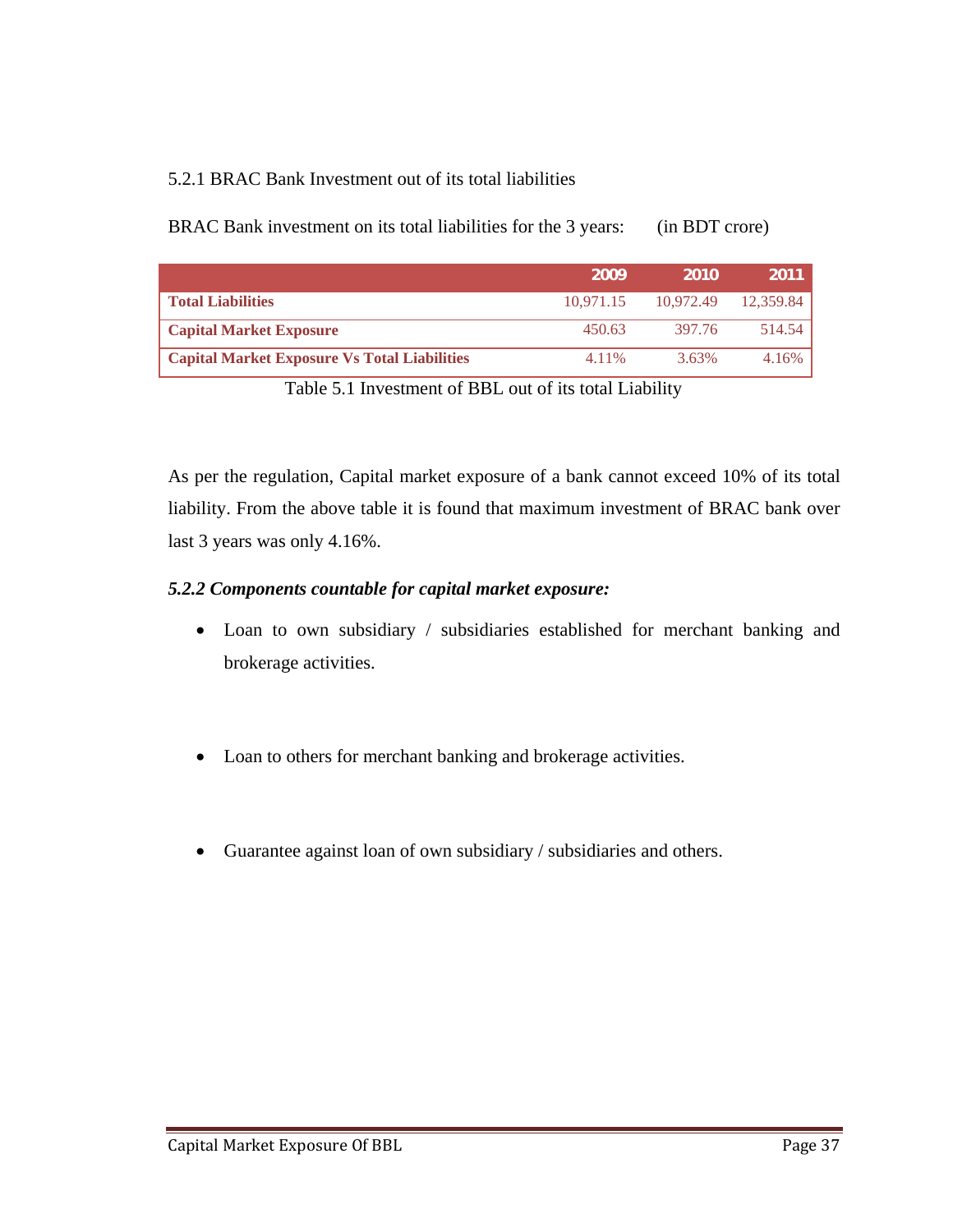## CHAPTER 6

# SWOT ANALYSIS AND **RECOMMENDATION**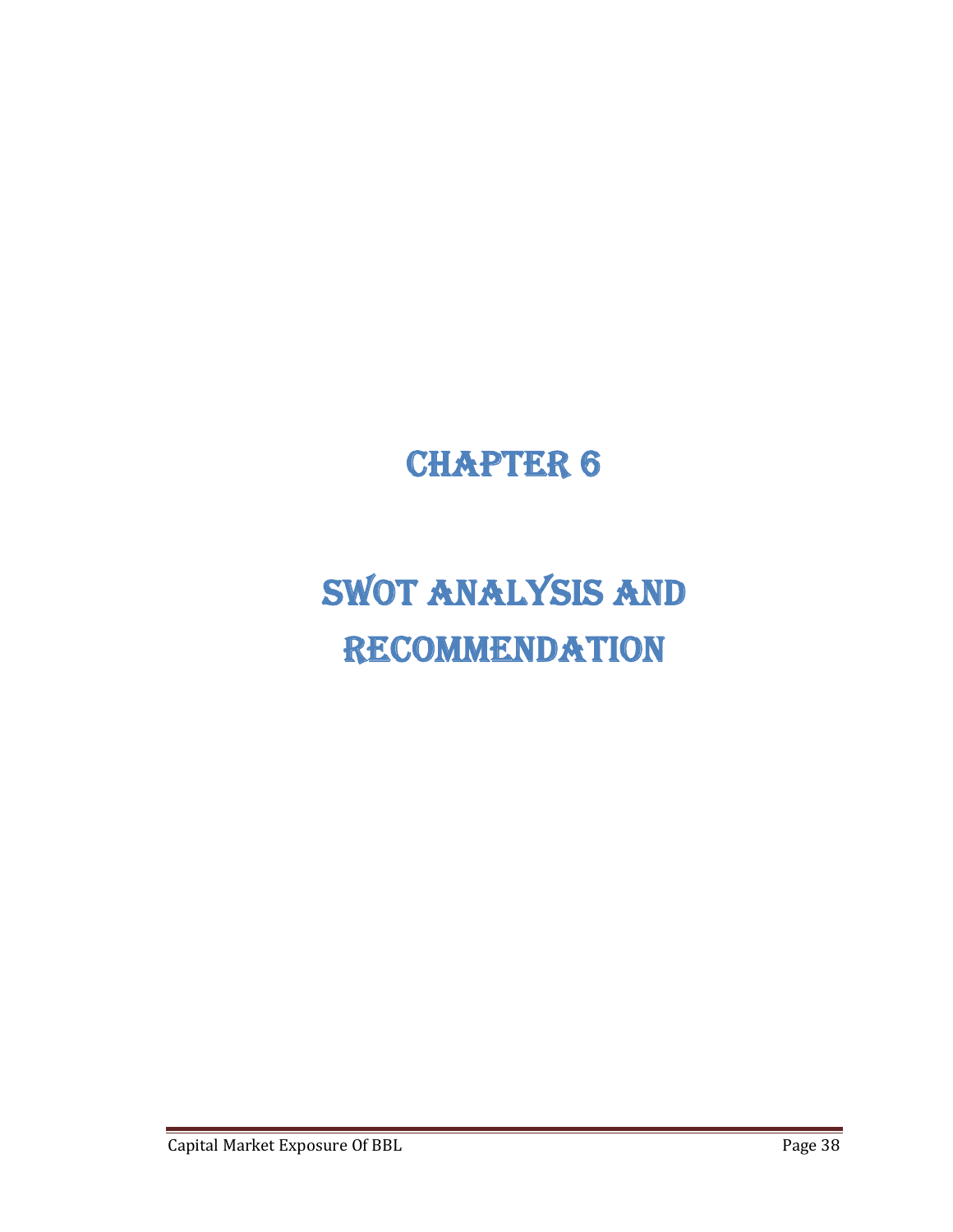### **6.1 SWOT Analysis**

### **Strength**

- Capital Market Investment Committee (CMIC) has been formed with the member of best skilled professionals of BRAC Bank, by whom the policy is made regarding investment.
- The policy of BRAC Bank to invest in 'A' category shares implement that bank has elevated scope to get high return from the investment.
- BRAC EPL/EPSL playing a successful role in making analysis and profitable investment.
- Reporting about the performance of investment is very structural and well monitored. Such as, Trading and operation unit have to give daily report to CMIC.
- The analysis on Capital Market exposure for last 3 years giving a result that there is a consistency in investment.
- Every rules and regulation imposed by Bangladesh Bank are practiced very obediently.

### **Weakness**

- The dependency for reporting with other team sometime making conflict in maintaining deadline and transparency.
- The dissatisfaction among employees regarding salary and workload may not able to bring best outcome from them.
- From the analysis I have found out that BRAC Bank is not that much risk lover. Because analysis showing us that BRAC bank has the highest investment of 4.16% on its total liabilities over the last three years where a commercial bank is allowed to invest 10% of its total liabilities on the capital market.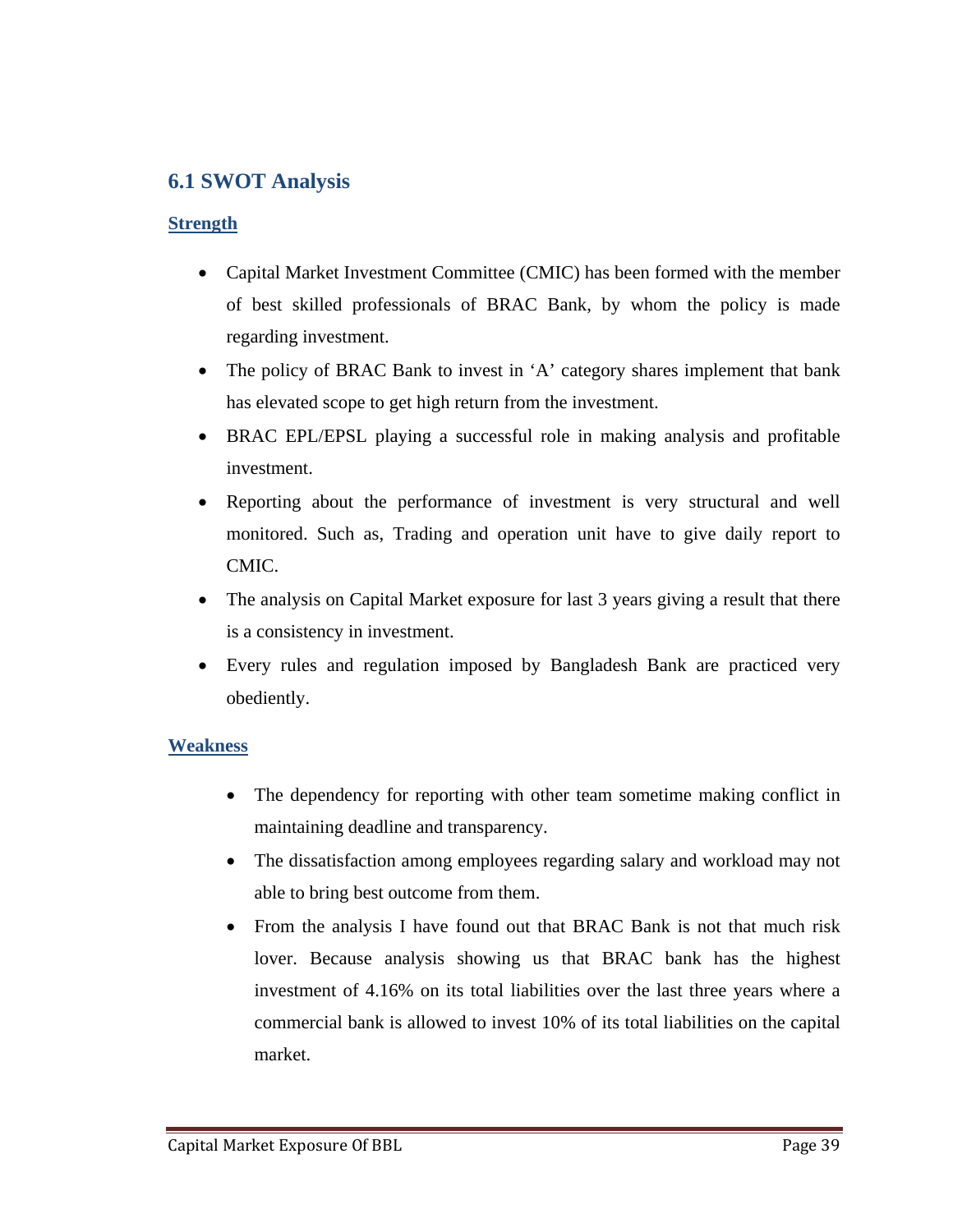### **Opportunity**

After the crash on capital market in December 2010 government took a number of steps which could a great opportunity for BRAC Bank limited for future profitable investment. Some of those are:

- Tk. 600 crore worth of funds distributed to the state-owned banks and Investment Corporation of Bangladesh (ICB), and formation of a mutual fund titled *Bangladesh Fund* with an initial resource of Tk. 1,500 crore.
- Under the national budget of FY2011-12, government announced a number of incentives to regenerate the capital market. Some of these were  $-$  re-introduction of tax repayment facilities, tax‐free facilities for mutual funds
- Government has decided to take actions against people who were involved in malpractices and manipulation.

### **Threats**

- In a strategy it has shown that, only 19 per cent of total listed companies were audited by firms that had official affiliation with international audit firms. So there have a question about the ranking of share.
- Bull cartels are reported to be formed with some members of DSE/CSE, officials of the SEC, political leaders, high‐profile businessmen, officials of financial institutions, and Owners of brokerage houses, etc. So it is a great threat in taking investment decision.
- The changes in policies of Government by the changes of Government parties.
- Unstable and unpredictable capital market of Bangladesh.